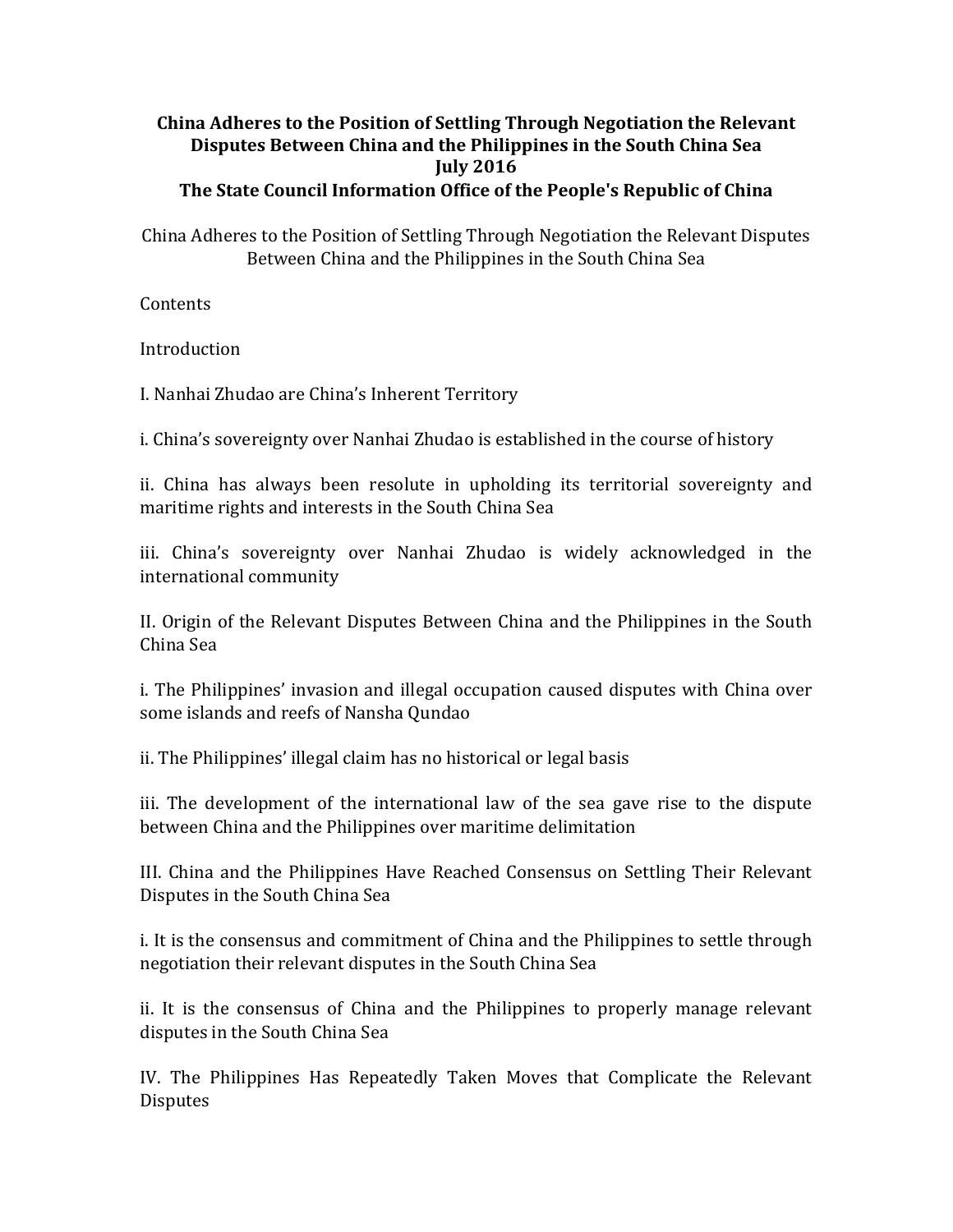i. The Philippines attempts to entrench its illegal occupation of some islands and reefs of China's Nansha Oundao

ii. The Philippines has increasingly intensified its infringement of China's maritime rights and interests

iii. The Philippines also has territorial pretensions on China's Huangyan Dao

iv. The Philippines' unilateral initiation of arbitration is an act of bad faith

V. China's Policy on the South China Sea Issue

i. On the territorial issues concerning Nansha Qundao

ii. On maritime delimitation in the South China Sea

iii. On the ways and means of dispute settlement

iv. On managing differences and engaging in practical maritime cooperation in the South China Sea

v. On freedom and safety of navigation in the South China Sea

vi. On jointly upholding peace and stability in the South China Sea

## **Introduction**

1. Situated to the south of China's mainland, and connected by narrow straits and waterways with the Pacific Ocean to the east and the Indian Ocean to the west, the South China Sea is a semi-closed sea extending from northeast to southwest. To its north are the mainland and Taiwan Dao of China, to its south Kalimantan Island and Sumatra Island, to its east the Philippine Islands, and to its west the Indo-China Peninsula and the Malay Peninsula.

2. China's Nanhai Zhudao (the South China Sea Islands) consist of Dongsha Qundao (the Dongsha Islands), Xisha Qundao (the Xisha Islands), Zhongsha Qundao (the Zhongsha Islands) and Nansha Qundao (the Nansha Islands). These Islands include, among others, islands, reefs, shoals and cays of various numbers and sizes. Nansha Qundao is the largest in terms of both the number of islands and reefs and the geographical area.

3. The activities of the Chinese people in the South China Sea date back to over 2,000 years ago. China is the first to have discovered, named, and explored and exploited Nanhai Zhudao and relevant waters, and the first to have continuously, peacefully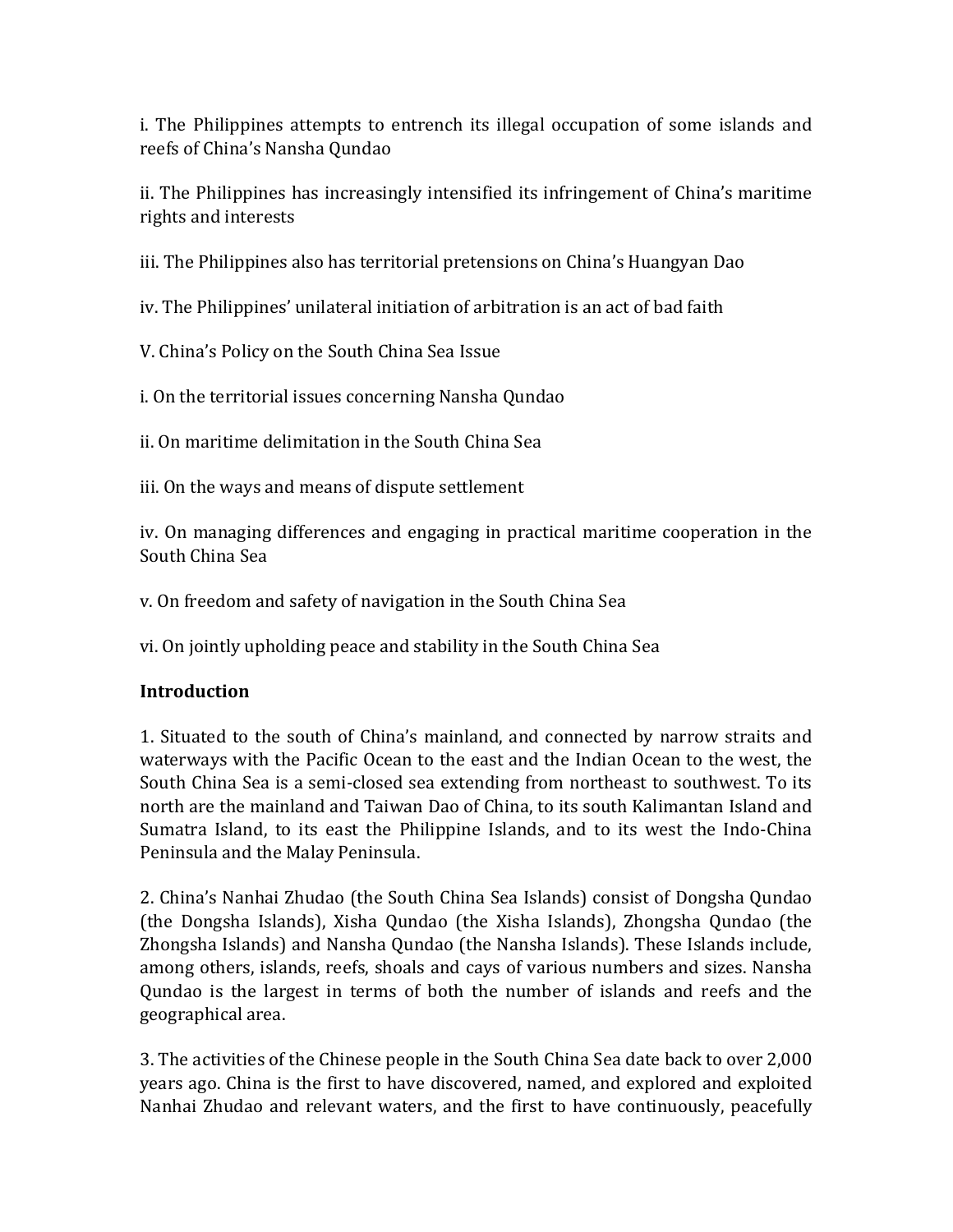and effectively exercised sovereignty and jurisdiction over them. China's sovereignty over Nanhai Zhudao and relevant rights and interests in the South China Sea have been established in the long course of history, and are solidly grounded in history and law.

4. As neighbors facing each other across the sea, China and the Philippines have closely engaged in exchanges, and the two peoples have enjoyed friendship over generations. There had been no territorial or maritime delimitation disputes between the two states until the 1970s when the Philippines started to invade and illegally occupy some islands and reefs of China's Nansha Qundao, creating a territorial issue with China over these islands and reefs. In addition, with the development of the international law of the sea, a maritime delimitation dispute also arose between the two states regarding certain maritime areas of the South China Sea.

5. China and the Philippines have not yet had any negotiation designed to settle their relevant disputes in the South China Sea. However, the two countries did hold multiple rounds of consultations on the proper management of disputes at sea and reached consensus on resolving through negotiation and consultation the relevant disputes, which has been repeatedly reaffirmed in a number of bilateral documents. The two countries have also made solemn commitment to settling relevant disputes through negotiation and consultation in the 2002 Declaration on the Conduct of Parties in the South China Sea (DOC) that China and the ASEAN Member States jointly signed.

6. In January 2013, the then government of the Republic of the Philippines turned its back on the above-mentioned consensus and commitment, and unilaterally initiated the South China Sea arbitration. The Philippines deliberately mischaracterized and packaged the territorial issue which is not subject to the United Nations Convention on the Law of the Sea (UNCLOS) and the maritime delimitation dispute which has been excluded from the UNCLOS dispute settlement procedures by China's 2006 optional exceptions declaration pursuant to Article 298 of UNCLOS. This act is a wanton abuse of the UNCLOS dispute settlement procedures. In doing so, the Philippines attempts to deny China's territorial sovereignty and maritime rights and interests in the South China Sea.

7. This paper aims to clarify the facts and tell the truth behind the relevant disputes between China and the Philippines in the South China Sea, and to reaffirm China's consistent position and policy on the South China Sea issue, in order to get to the root of the issue and set the record straight.

I. Nanhai Zhudao are China's Inherent Territory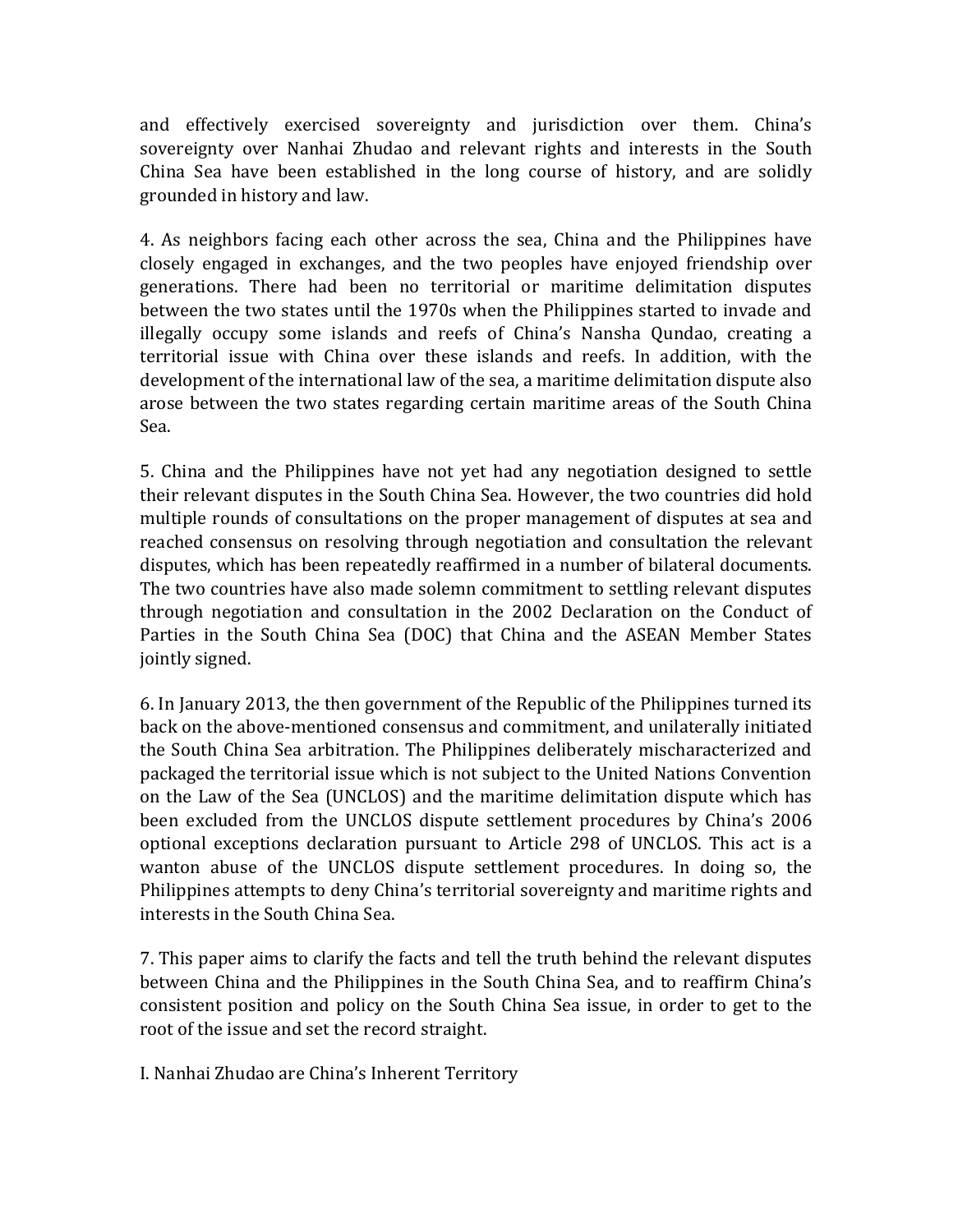i. China's sovereignty over Nanhai Zhudao is established in the course of history

8. The Chinese people have since ancient times lived and engaged in production activities on Nanhai Zhudao and in relevant waters. China is the first to have discovered, named, and explored and exploited Nanhai Zhudao and relevant waters, and the first to have continuously, peacefully and effectively exercised sovereignty and jurisdiction over them, thus establishing sovereignty over Nanhai Zhudao and the relevant rights and interests in the South China Sea.

9. As early as the 2nd century BCE in the Western Han Dynasty, the Chinese people sailed in the South China Sea and discovered Nanhai Zhudao in the long course of activities.

10. A lot of Chinese historical literatures chronicle the activities of the Chinese people in the South China Sea. These books include, among others, Yi Wu Zhi (An Account of Strange Things) published in the Eastern Han Dynasty (25-220), Fu Nan Zhuan (An Account of Fu Nan) during the period of the Three Kingdoms (220-280), Meng Liang Lu (Record of a Daydreamer) and Ling Wai Dai Da (Notes for the Land beyond the Passes) in the Song Dynasty (960-1279), Dao Yi Zhi Lüe (A Brief Account of the Islands) in the Yuan Dynasty (1271-1368), Dong Xi Yang Kao (Studies on the Oceans East and West) and Shun Feng Xiang Song (Fair Winds for Escort) in the Ming Dynasty (1368-1644) and Zhi Nan Zheng Fa (Compass Directions) and Hai Guo Wen Jian Lu (Records of Things Seen and Heard about the Coastal Regions) in the Oing Dynasty (1644-1911). These books also record the geographical locations and geomorphologic characteristics of Nanhai Zhudao as well as hydrographical and meteorological conditions of the South China Sea. These books record vividly descriptive names the Chinese people gave to Nanhai Zhudao, such as "Zhanghaiqitou" (twisted atolls on the rising sea), "Shanhuzhou" (coral cays), "Jiuruluozhou" (nine isles of cowry), "Shitang" (rocky reefs), "Qianlishitang" (thousand-li rocky reefs), "Wanlishitang" (ten thousand-li rocky reefs), "Changsha" (long sand cays), "Qianlichangsha" (thousand-li sand cays), and "Wanlichangsha" (ten thousand-li sand cays).

11. The Chinese fishermen have developed a relatively fixed naming system for the various components of Nanhai Zhudao in the long process of exploration and exploitation of the South China Sea. Under this system, islands and shoals have become known as "Zhi"; reefs "Chan", "Xian", or "Sha"; atolls "Kuang", "Quan" or "Tang"; and banks "Shapai". Geng Lu Bu (Manual of Sea Routes), a kind of navigation guidebook for Chinese fishermen's journeys between the coastal regions of China's mainland and Nanhai Zhudao, came into being and circulation in the Ming and Qing Dynasties, and has been handed down in various editions and versions of handwritten copies and is still in use even today. It shows that the Chinese people lived and carried out production activities on, and how they named Nanhai Zhudao.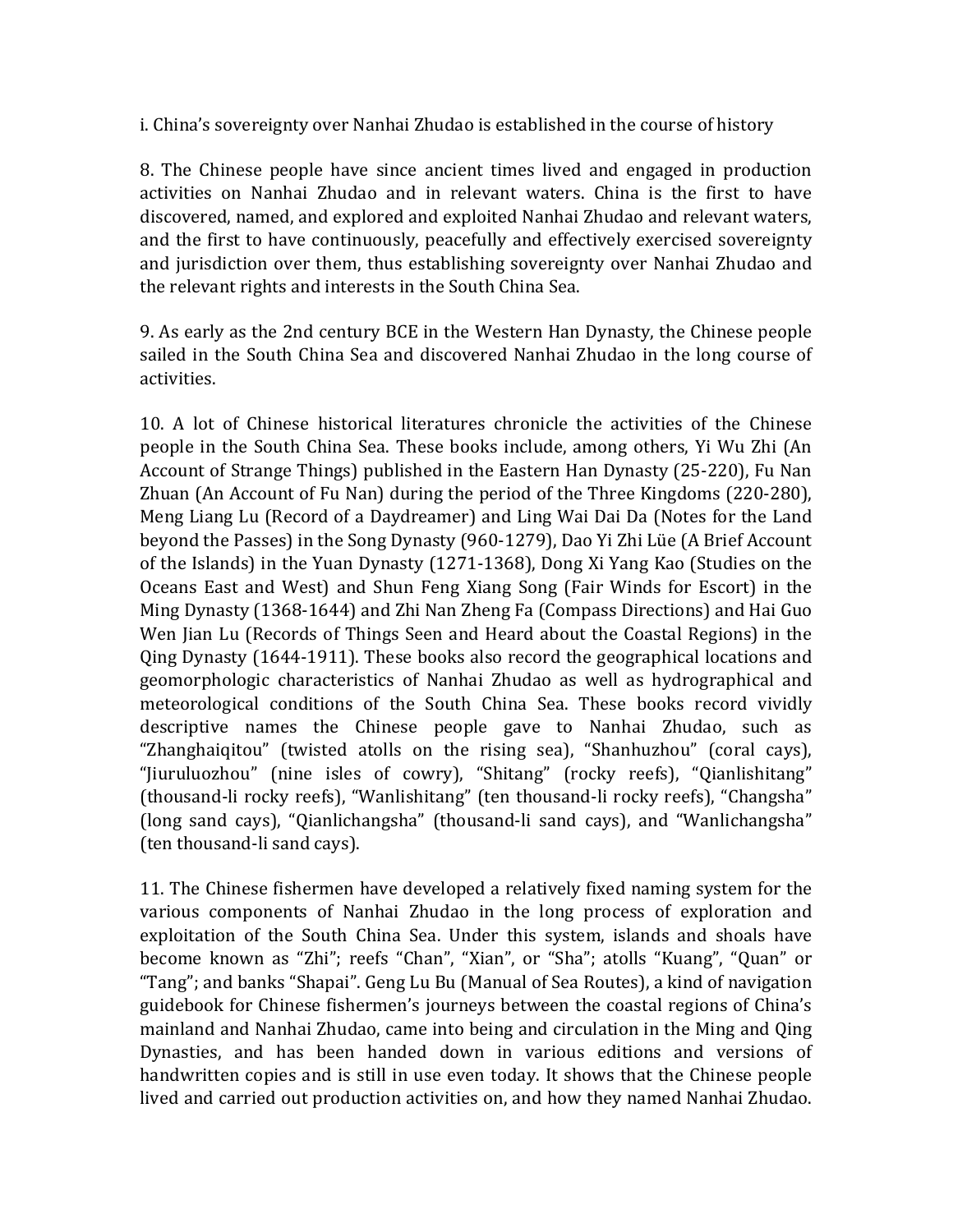Geng Lu Bu records names for at least 70 islands, reefs, shoals and cays of Nansha Qundao. Some were named after compass directions in Chinese renditions, such as Chouwei (Zhubi Jiao) and Dongtou Yixin (Pengbo Ansha); some were named after local aquatic products in the surrounding waters such as Chigua Xian (Chigua Jiao, "chigua" means "red sea cucumber") and Mogua Xian (Nanping Jiao, "mogua" means "black sea cucumber"); some were named after their shapes, such as Niaochuan (Xian'e Jiao, "niaochuan" means "bird string") and Shuangdan (Xinyi Jiao, "shuangdan" means "shoulder poles"); some were named after physical objects, such as Guogai Zhi (Anbo Shazhou, "guogai" means "pot cover") and Chenggou Zhi (Jinghong Dao, "chenggou" means "steelyard hook"); still some were named after waterways such as Liumen Sha (Liumen Jiao, "liumen" means "six doorways").

12. Some of the names given by the Chinese people to Nanhai Zhudao were adopted by Western navigators and marked in some authoritative navigation guidebooks and charts published in the 19th and 20th centuries. For instance, Namyit (Hongxiu Dao), Sin Cowe (Jinghong Dao) and Subi (Zhubi Jiao) originate from "Nanyi", "Chenggou" and "Chouwei" as pronounced in Hainan dialects.

13. Numerous historical documents and objects prove that the Chinese people have explored and exploited in a sustained way Nanhai Zhudao and relevant waters. Starting from the Ming and Qing Dynasties, Chinese fishermen sailed southward on the northeasterly monsoon to Nansha Qundao and relevant waters for fishery production activities and returned on the southwesterly monsoon to the mainland the following year. Some of them lived on the islands for years, going for fishing, digging wells for fresh water, cultivating land and farming, building huts and temples, and raising livestock. Chinese and foreign historical literature as well as archaeological finds show that there were crops, wells, huts, temples, tombs and tablet inscriptions left by Chinese fishermen on some islands and reefs of Nansha Qundao.

14. Many foreign documents also recorded the fact that during a long period of time only Chinese lived and worked on Nansha Qundao.

15. The China Sea Directory published in 1868 by order of the Lords Commissioners of the Admiralty of the United Kingdom, when referring to Zhenghe Qunjiao of Nansha Qundao, observed that "Hainan fishermen, who subsist by collecting trepang and tortoise-shell, were found upon most of these islands, some of whom remain for years amongst the reefs", and that "[t]he fishermen upon Itu-Aba island [Taiping Dao] were more comfortably established than the others, and the water found in the well on that island was better than elsewhere." The China Sea Directory published in 1906 and The China Sea Pilot in its 1912, 1923 and 1937 editions made in many parts explicit records of the Chinese fishermen living and working on Nansha Qundao.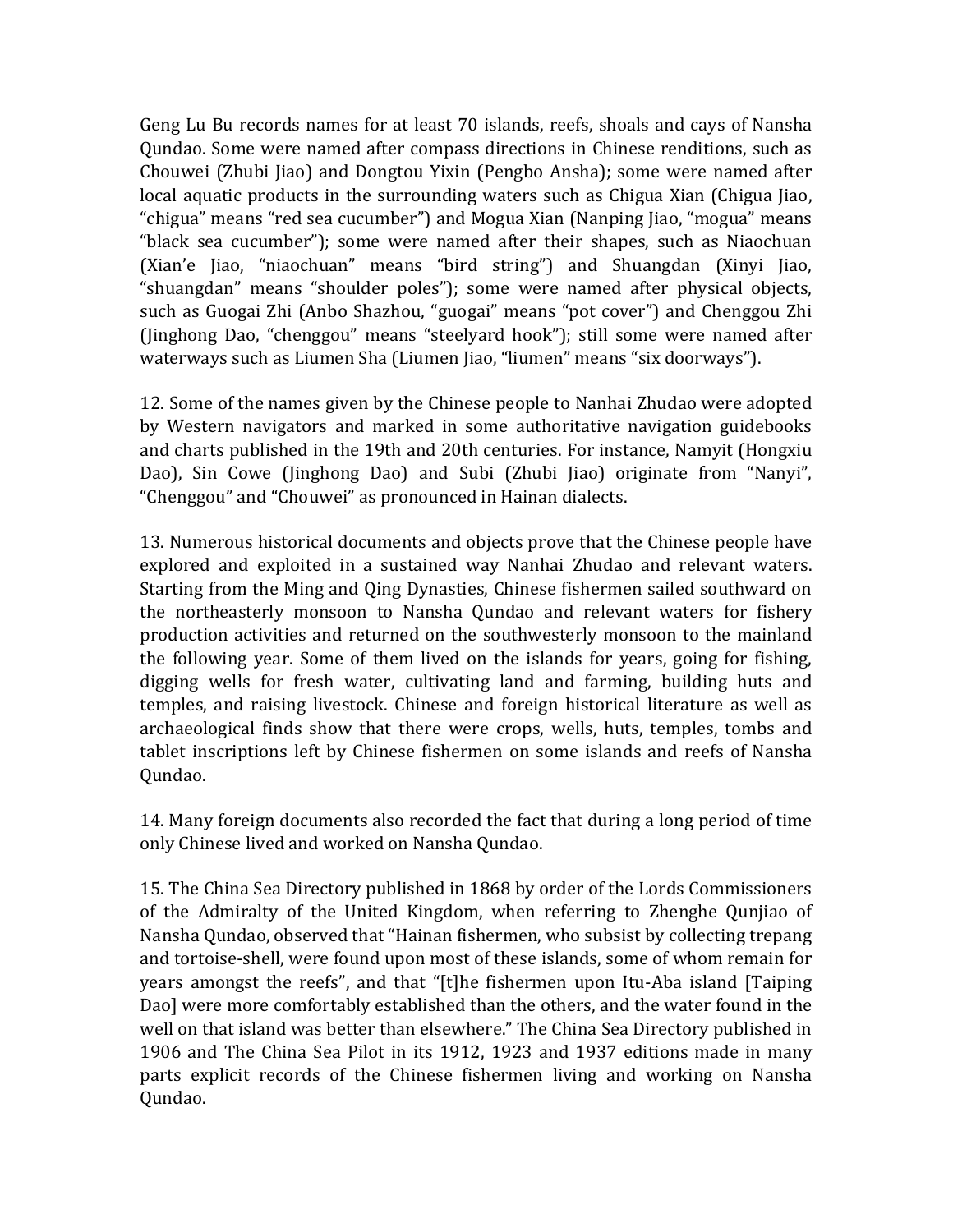16. The French magazine Le Monde Colonial Illustré published in September 1933 contains the following records: Only Chinese people (Hainan natives) lived on the nine islands of Nansha Qundao and there were no people from other countries. Seven were on Nanzi Dao (South West Cay), two of them were children. Five lived on Zhongye Dao (Thitu Island); four lived on Nanwei Dao (Spratly Island), one person more over that of 1930. There were worship stands, thatched cottages and wells left by the Chinese on Nanyao Dao (Loaita Island). No one was sighted on Taiping Dao (Itu Aba Island), but a tablet scripted with Chinese characters was found, which said that, in that magazine's rendition, "Moi, Ti Mung, patron de jonque, suis venu ici à la pleine lune de mars pour vous porter des aliments. Je n'ai trouvé personne, je laisse le riz à l'abri des pierres et je pars." Traces were also found of fishermen living on the other islands. This magazine also records that there are abundant vegetation, wells providing drinking water, coconut palms, banana trees, papaya trees, pineapples, green vegetables and potatoes as well as poultry on Taiping Dao, Zhongye Dao, Nanwei Dao and other islands, and that these islands are habitable.

17. Japanese literature Boufuu No Shima (Stormy Island) published in 1940 as well as The Asiatic Pilot, Vol. IV, published by the United States Hydrographic Office in 1925 also have accounts about Chinese fishermen who lived and worked on Nansha Qundao.

18. China is the first to have continuously exercised authority over Nanhai Zhudao and relevant maritime activities. In history, China has exercised jurisdiction in a continuous, peaceful and effective manner over Nanhai Zhudao and in relevant waters through measures such as establishment of administrative setups, naval patrols, resources development, astronomical observation and geographical survey.

19. For instance, in the Song Dynasty, China established a post of ling Lüe An Fu Shi (Imperial Envoy for Management and Pacification) in the regions now known as Guangdong and Guangxi to govern the southern territory. It is mentioned in Zeng Gongliang's Wujing Zongyao (Outline Record of Military Affairs) that, in order to strengthen defense in the South China Sea, China established naval units to conduct patrols therein. In the Qing Dynasty, Ming Yi's Qiongzhou Fuzhi (Chronicle of Qiongzhou Prefecture), Zhong Yuandi's Yazhou Zhi (Chronicle of Yazhou Prefecture) and others all listed "Shitang" and "Changsha" under the items of "maritime defense".

20. Many of China's local official records, such as Guangdong Tong Zhi (General Chronicle of Guangdong), Qiongzhou Fu Zhi (Chronicle of Qiongzhou Prefecture) and Wanzhou Zhi (Chronicle of Wanzhou), contain in the section on "territory" or "geography, mountains and waters" a statement that "Wanzhou covers 'Qianlichangsha' and 'Wanlishitang'" or something similar.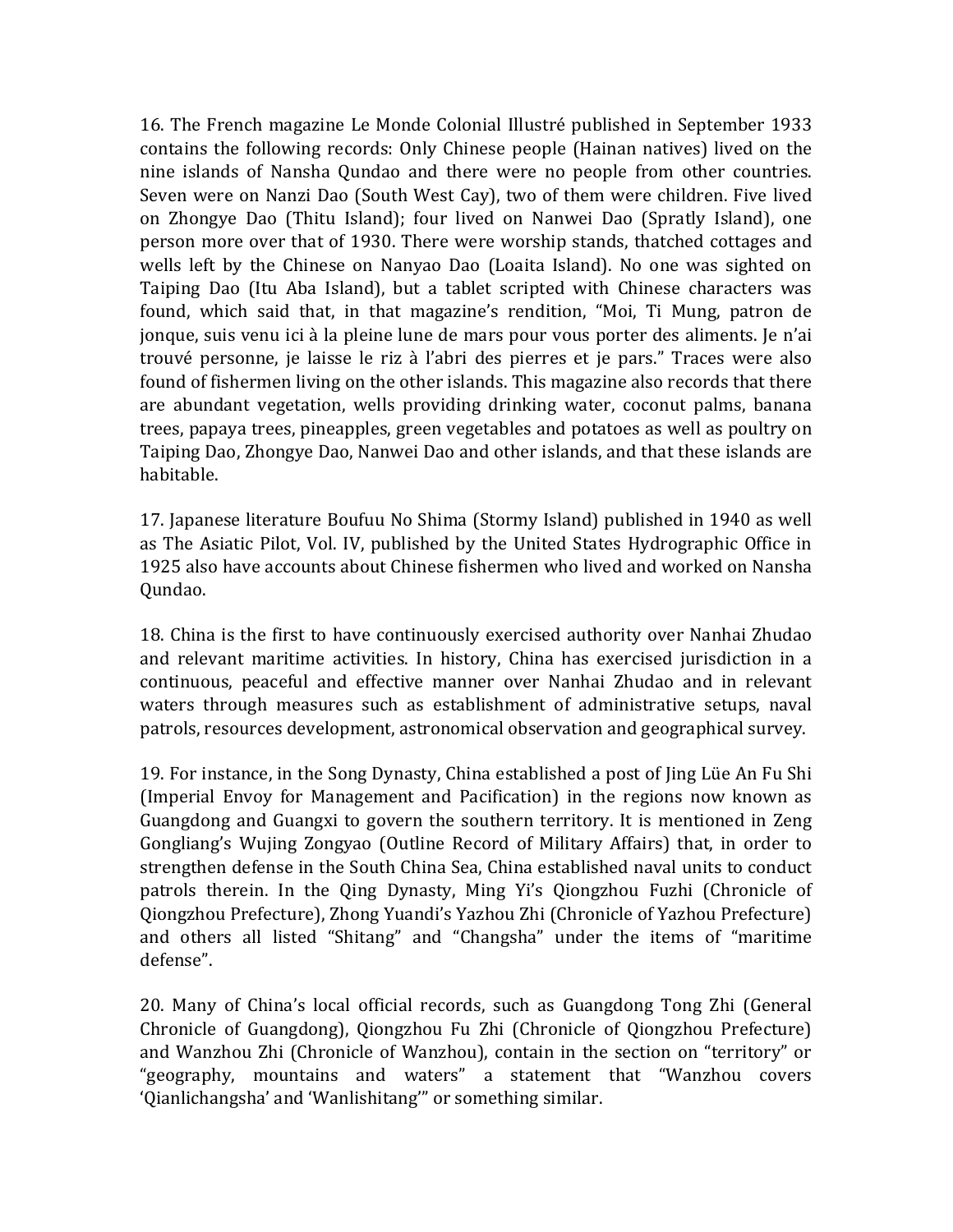21. The successive Chinese governments have marked Nanhai Zhudao as Chinese territory on official maps, such as the 1755 Tian Xia Zong Yu Tu (General Map of Geography of the All-under-heaven) of the Huang Oing Ge Zhi Sheng Fen Tu (Map of the Provinces Directly under the Imperial Oing Authority), the 1767 Da Oing Wan Nian Yi Tong Tian Xia Tu (Map of the Eternally Unified All-under-heaven of the Great Oing Empire), the 1810 Da Oing Wan Nian Yi Tong Di Li Quan Tu (Map of the Eternally Unified Great Qing Empire) and the 1817 Da Qing Yi Tong Tian Xia Quan Tu (Map of the Unified All-under-heaven of the Great Oing Empire).

22. Historical facts show that the Chinese people have all along taken Nanhai Zhudao and relevant waters as a ground for living and production, where they have engaged in exploration and exploitation activities in various forms. The successive Chinese governments have exercised jurisdiction over Nanhai Zhudao in a continuous, peaceful and effective manner. In the course of history, China has established sovereignty over Nanhai Zhudao and relevant rights and interests in the South China Sea. The Chinese people have long been the master of Nanhai Zhudao.

ii. China has always been resolute in upholding its territorial sovereignty and maritime rights and interests in the South China Sea

23. China's sovereignty over Nanhai Zhudao had never been challenged before the 20th century. When France and Japan invaded and illegally occupied by force some islands and reefs of China's Nansha Qundao in the 1930s and 1940s, the Chinese people rose to fight back strenuously and the Chinese government took a series of measures to defend China's sovereignty over Nansha Qundao.

24. In 1933, France invaded some islands and reefs of Nansha Qundao and declared "occupation" of them in an announcement published in Journal Officiel, creating the "Incident of the Nine Islets". The French aggression triggered strong reactions and large scale protests from all walks of life across China. The Chinese fishermen living on Nansha Qundao also took on-site resistance against the French aggression. Chinese fishermen Fu Hongguang, Ke Jiayu, Zheng Landing and others cut down the posts flying French flags on Taiping Dao, Beizi Dao, Nanwei Dao, Zhongye Dao and others.

25. Shortly after this Incident happened, the Chinese Ministry of Foreign Affairs made clear through its spokesperson, referring to the relevant islands of Nansha Qundao, that "no other people but Chinese fishermen live on the islands and they are recognized internationally as Chinese territory". The Chinese government made strong representations to the French government against its aggression. And in response to the French attempt to trick Chinese fishermen into hanging French flags, the government of Guangdong Province instructed that administrators of all counties should issue public notice forbidding all Chinese fishing vessels operating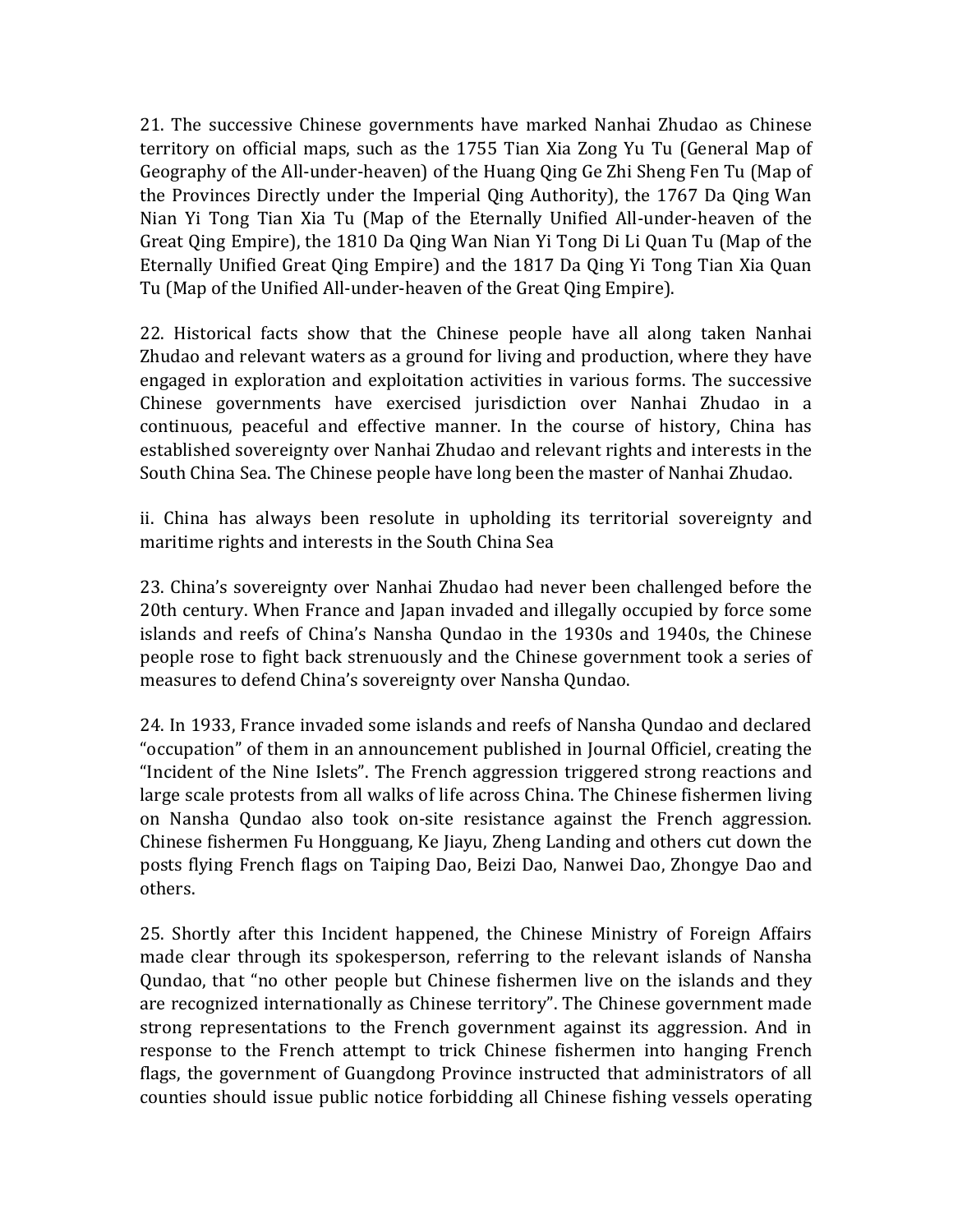in Nansha Qundao and relevant waters from hanging foreign flags, and Chinese national flags were distributed to them to be hung on Chinese fishing vessels.

26. China's Committee for the Examination for the Land and Sea Maps, which was composed of representatives of the Ministry of Foreign Affairs, Ministry of the Interior, Ministry of the Navy and other institutions, reviewed and approved the names of individual islands, reefs, banks and shoals of Nanhai Zhudao, compiled and published Zhong Guo Nan Hai Ge Dao Yu Tu (Map of the South China Sea Islands of China) in  $1935$ .

27. Japan invaded and illegally occupied Nanhai Zhudao during its war of aggression against China. The Chinese people fought heroically against the Japanese aggression. With the advance of the World's Anti-Fascist War and the Chinese People's War of Resistance against Japanese Aggression, China, the United States and the United Kingdom solemnly demanded in the Cairo Declaration in December 1943 that all the territories Japan had stolen from the Chinese shall be restored to China. In July 1945, China, the United States and the United Kingdom issued the Potsdam Proclamation. That Proclamation explicitly declares in Article 8: "The terms of the Cairo Declaration shall be carried out."

28. In August 1945, Japan announced its acceptance of the Potsdam Proclamation and its unconditional surrender. In November and December 1946, the Chinese government dispatched Colonel Lin Zun and other senior military and civil officials to Xisha Oundao and Nansha Oundao to resume exercise of authority over these Islands, with commemorative ceremonies held, sovereignty markers re-erected, and troops garrisoned. These officials arrived at these islands on four warships, namely Yongxing, Zhongjian, Taiping and Zhongye. Subsequently, the Chinese government renamed four islands of Xisha Oundao and Nansha Oundao after the names of those four warships.

29. In March 1947, the Chinese government established on Taiping Dao Nansha Qundao Office of Administration and placed it under the jurisdiction of Guangdong Province. China also set up a meteorological station and a radio station on Taiping Dao, which started broadcasting meteorological information in June of that year.

30. On the basis of a new round of geographical survey of Nanhai Zhudao, the Chinese government commissioned in 1947 the compilation of Nan Hai Zhu Dao Di Li Zhi Lüe (A Brief Account of the Geography of the South China Sea Islands), reviewed and approved Nan Hai Zhu Dao Xin Jiu Ming Cheng Dui Zhao Biao (Comparison Table on the Old and New Names of the South China Sea Islands), and drew Nan Hai Zhu Dao Wei Zhi Tu (Location Map of the South China Sea Islands) on which the dotted line is marked. In February 1948, the Chinese government officially published Zhong Hua Min Guo Xing Zheng Qu Yu Tu (Map of the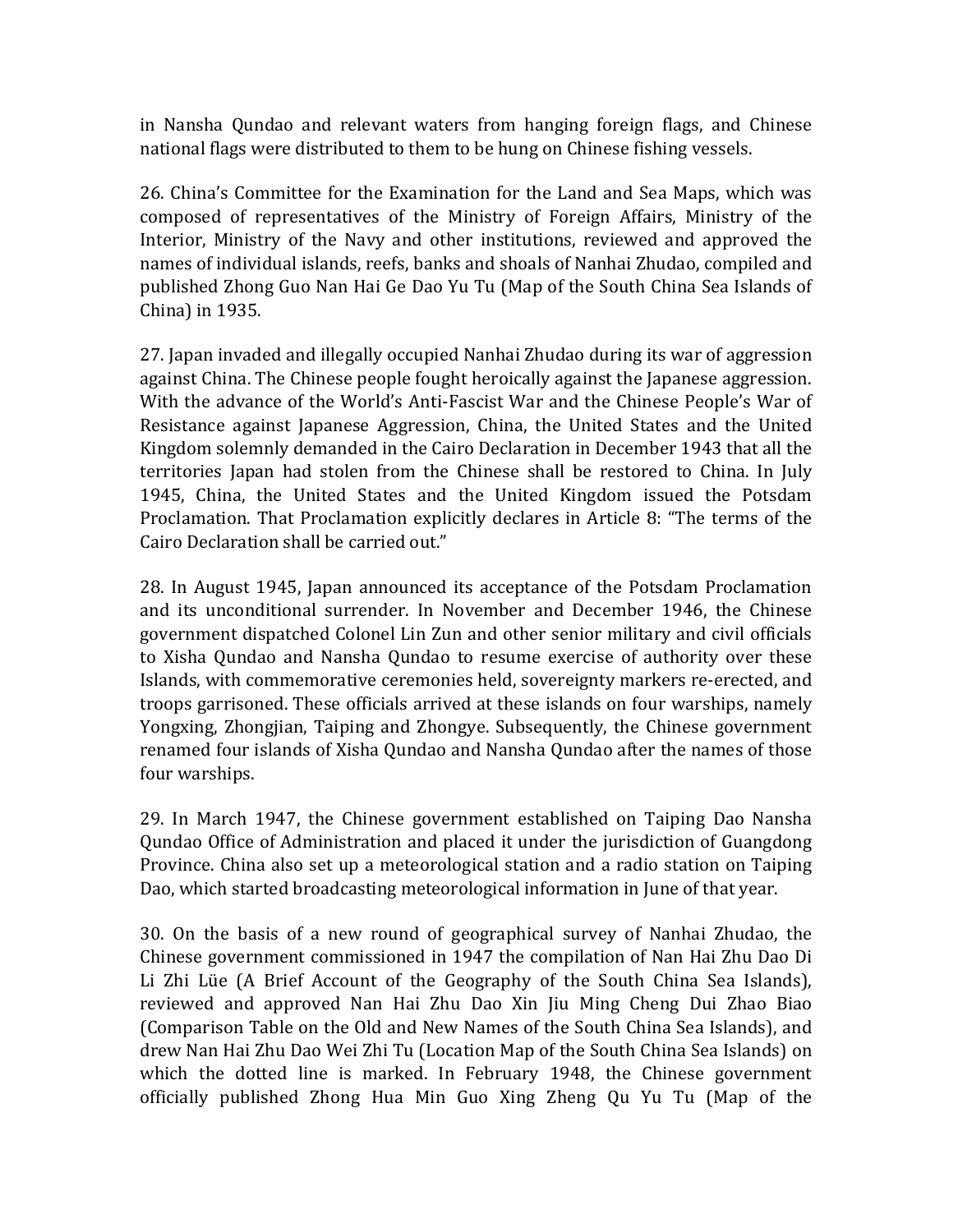Administrative Districts of the Republic of China) including Nan Hai Zhu Dao Wei Zhi Tu (Location Map of the South China Sea Islands).

31. In June 1949, the Chinese government promulgated Hai Nan Te Qu Xing Zheng Zhang Guan Gong Shu Zu Zhi Tiao Li (Regulations on the Organization of the Office of the Chief Executive of the Hainan Special District), which placed Hainan Dao, Dongsha Qundao, Xisha Qundao, Zhongsha Qundao, Nansha Qundao and some other islands under the jurisdiction of the Hainan Special District.

32. Since its founding on 1 October 1949, the People's Republic of China has repeatedly reiterated and further upheld its sovereignty over Nanhai Zhudao and relevant rights and interests in the South China Sea by measures such as adopting legislations, establishing administration and making diplomatic representations. China has never ceased carrying out activities such as patrolling and law enforcement, resources development and scientific survey on Nanhai Zhudao and in the South China Sea.

33. In August 1951, Foreign Minister Zhou Enlai, in his Statement on the United States-British Draft Peace Treaty with Japan and the San Francisco Conference, pointed out that "as a matter of fact, just like all the Nan Sha Islands, Chung Sha Islands and Tung Sha Islands, Si Sha Islands (the Paracel Islands) and Nan Wei Island (Spratly Island) have always been China's territory, occupied by Japan for some time during the war of aggression waged by Japanese imperialism, they were all taken over by the then Chinese Government, following Japan's surrender", "Whether or not the United States-British Draft Treaty contains provisions on this subject and no matter how these provisions are worded, the inviolable sovereignty of the People's Republic of China over Nan Wei Island (Spratly Island) and Si Sha Islands (the Paracel Islands) will not be in any way affected."

34. In September 1958, China promulgated the Declaration of the Government of the People's Republic of China on China's Territorial Sea, explicitly providing that the breadth of China's territorial sea shall be twelve nautical miles, that the straight baselines method shall be employed to determine the baselines of territorial sea and that such provisions shall apply to all territories of the People's Republic of China, including "Dongsha Qundao, Xisha Qundao, Zhongsha Qundao, Nansha Qundao and all the other islands belonging to China".

35. In March 1959, the Chinese government set up, on Yongxing Dao of Xisha Qundao, the Office of Xisha Qundao, Nansha Qundao and Zhongsha Qundao. In March 1969, the Office was renamed the Revolutionary Committee of Xisha Qundao, Zhongsha Qundao and Nansha Qundao of Guangdong Province. In October 1981, the name of the Office of Xisha Qundao, Nansha Qundao and Zhongsha Qundao was restored.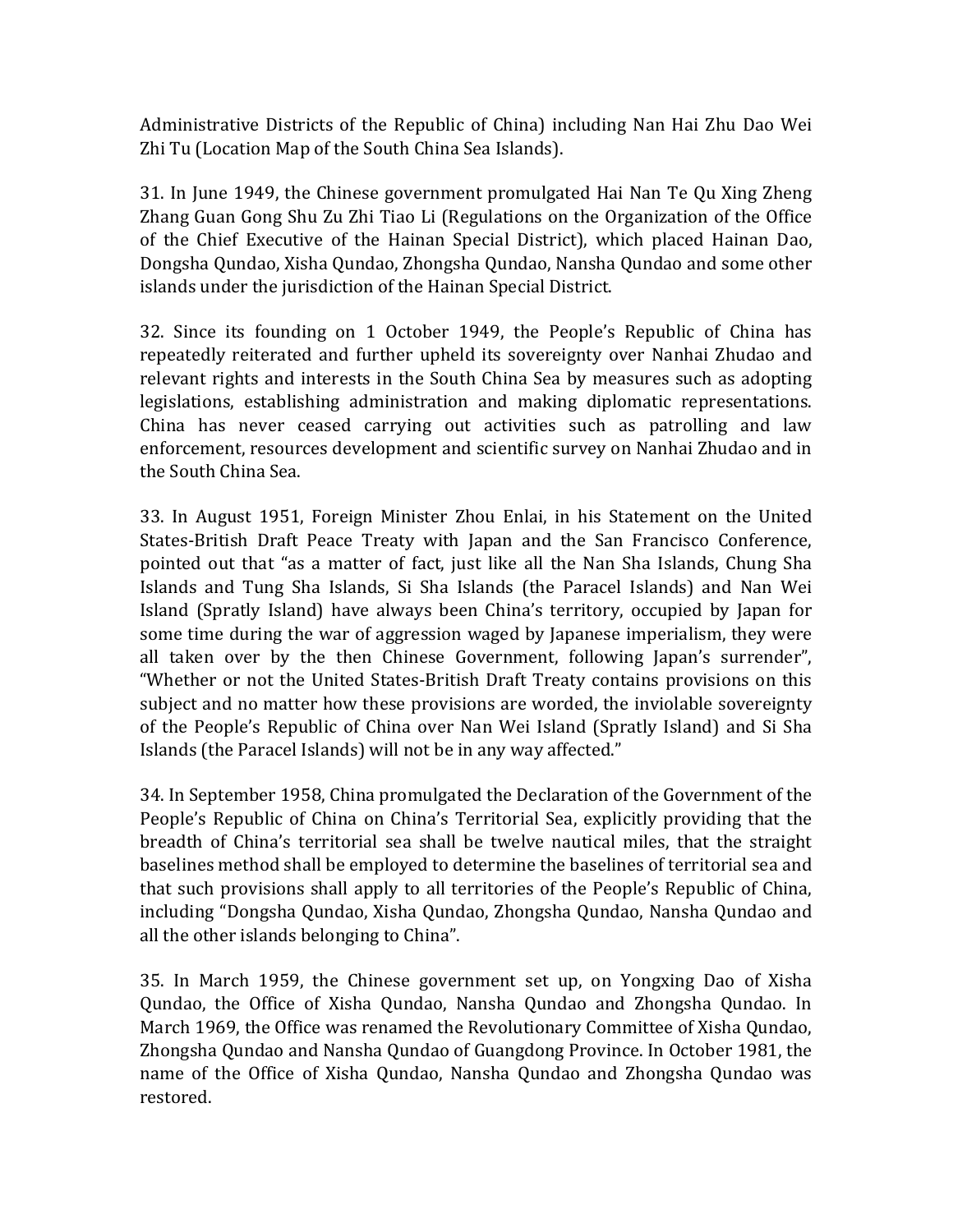36. In April 1983, China Committee on Geographical Names was authorized to publish 287 standard geographical names for part of Nanhai Zhudao.

37. In May 1984, the Sixth National People's Congress decided at its Second Session to establish the Hainan Administrative District with jurisdiction over Xisha Qundao, Nansha Qundao and Zhongsha Qundao and the relevant maritime areas, among others.

38. In April 1988, the Seventh National People's Congress decided at its First Session to establish Hainan Province with jurisdiction over Xisha Qundao, Nansha Qundao and Zhongsha Qundao and the relevant maritime areas, among others.

39. In February 1992, China promulgated the Law of the People's Republic of China on the Territorial Sea and the Contiguous Zone, establishing China's basic system of territorial sea and contiguous zone. This Law explicitly states: "The land territory of the People's Republic of China includes [...] Dongsha Qundao; Xisha Qundao; Zhongsha Qundao; Nansha Qundao; as well as all the other islands belonging to the People's Republic of China." In May 1996, the Standing Committee of the Eighth National People's Congress made the decision at its Nineteenth Session to ratify UNCLOS, and at the same time declared that, "The People's Republic of China reaffirms its sovereignty over all its archipelagoes and islands as listed in Article 2 of the Law of the People's Republic of China on the Territorial Sea and the Contiguous Zone which was promulgated on 25 February 1992."

40. In May 1996, the Chinese government announced the baselines of the part of the territorial sea adjacent to the mainland which are composed of all the straight lines joining the 49 adjacent base points from Gaojiao of Shandong to Junbijiao of Hainan Dao, as well as the baselines of the territorial sea adjacent to Xisha Qundao which are composed of all the straight lines joining the 28 adjacent base points, and declared it would announce the remaining baselines of the territorial sea at another time.

41. In June 1998, China promulgated the Law of the People's Republic of China on the Exclusive Economic Zone and the Continental Shelf, establishing China's basic system of exclusive economic zone and continental shelf. This Law explicitly states: "The provisions in this Law shall not affect the historic rights that the People's Republic of China enjoys."

42. In June 2012, the State Council approved the abolition of the Office of Xisha Qundao, Nansha Qundao and Zhongsha Qundao and the simultaneous establishment of prefecture-level Sansha City with jurisdiction over Xisha Qundao, Nansha Qundao and Zhongsha Oundao and the relevant waters.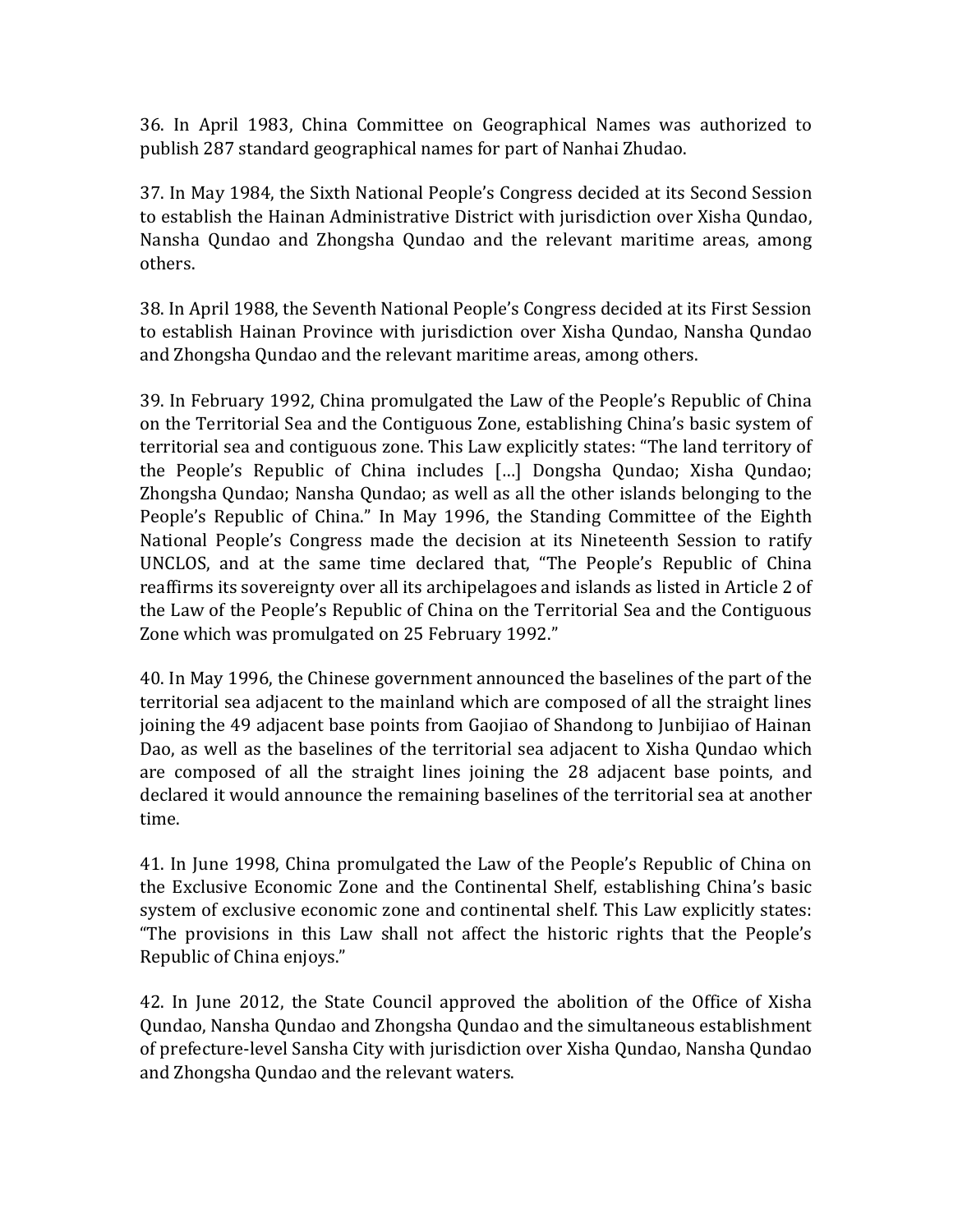43. China attaches great importance to ecological and fishery resource preservation in the South China Sea. In 1999, China began to enforce summer fishing moratorium in the South China Sea and has done so since that time. By the end of 2015, China had established six national aquatic biological nature reserves and six such reserves at provincial level, covering a total area of 2.69 million hectares, as well as seven national aquatic germplasm resources conservation areas with a total area of 1.28 million hectares.

44. Since the 1950s, the Taiwan authorities of China have maintained a military presence on Taiping Dao of Nansha Qundao. For a long time, they have also maintained civil service and administration bodies and carried out natural resources development on the island.

iii. China's sovereignty over Nanhai Zhudao is widely acknowledged in the international community

45. After the end of the Second World War, China recovered and resumed the exercise of sovereignty over Nanhai Zhudao. Many countries recognize that Nanhai Zhudao are part of China's territory.

46. In 1951, it was decided at the San Francisco Peace Conference that Japan would renounce all right, title and claim to Nansha Qundao and Xisha Qundao. In 1952, the Japanese government officially stated that it had renounced all right, title, and claim to Taiwan, Penghu, as well as Nansha Qundao and Xisha Qundao. In the same year, Xisha Qundao and Nansha Qundao, which Japan renounced under the San Francisco Peace Treaty, together with Dongsha Qundao and Zhongsha Qundao, were all marked as belonging to China on the 15th map, Southeast Asia, of the Standard World Atlas recommended by the then Japanese Foreign Minister Katsuo Okazaki with his signature.

47. In October 1955, the International Civil Aviation Organization held a conference in Manila, which was attended by representatives from the United States, the United Kingdom, France, Japan, Canada, Australia, New Zealand, Thailand, the Philippines, the authorities from South Vietnam and China's Taiwan authorities. The Filipino and French representatives served as chair and vice chair respectively. It was requested in Resolution No. 24 adopted at the conference that China's Taiwan authorities should enhance meteorological observation on Nansha Qundao, and no opposition or reservation was registered.

48. On 4 September 1958, the Chinese government promulgated the Declaration of the Government of the People's Republic of China on China's Territorial Sea, proclaiming a twelve-nautical-mile territorial sea breadth, and stipulating that, "This provision applies to all territories of the People's Republic of China, including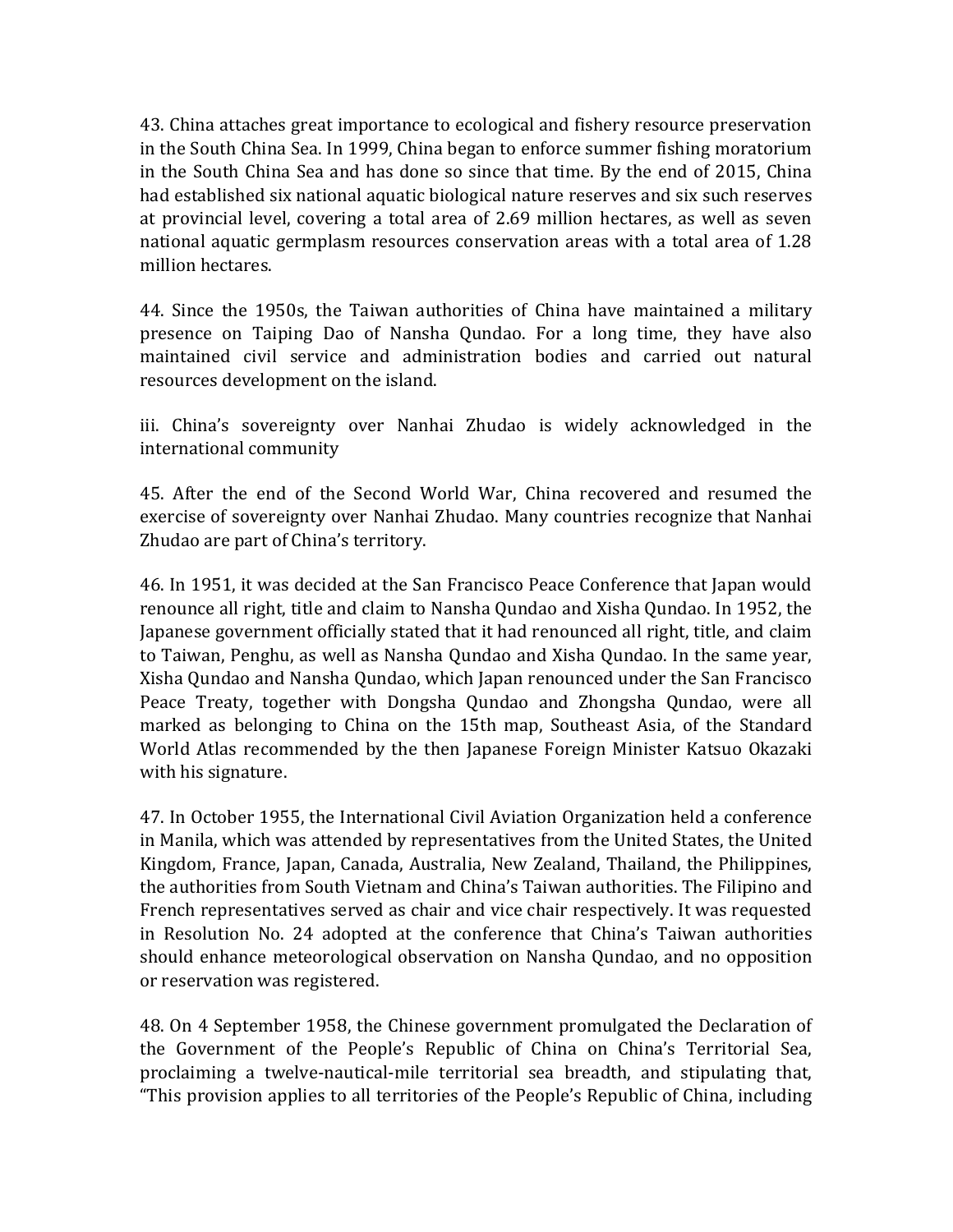[...] Dongsha Qundao, Xisha Qundao, Zhongsha Qundao, Nansha Qundao, and all other islands belonging to China." On 14 September, Prime Minister Pham Van Dong of the Vietnamese government sent a diplomatic note to Zhou Enlai, Premier of the State Council of China, solemnly stating that "the government of the Democratic Republic of Vietnam recognizes and supports the declaration of the government of the People's Republic of China on its decision concerning China's territorial sea made on 4 September 1958" and "the government of the Democratic Republic of Vietnam respects this decision."

49. In August 1956, First Secretary Donald E. Webster of the United States institution in Taiwan made an oral request to China's Taiwan authorities for permission for the United States military personnel to conduct geodetic survey in Huangyan Dao, Shuangzi Qunjiao, Jinghong Dao, Hongxiu Dao and Nanwei Dao of Zhongsha Qundao and Nansha Qundao. China's Taiwan authorities later approved the above request.

50. In December 1960, the United States government sent a letter to China's Taiwan authorities to "request permission be granted" for its military personnel to carry out survey at Shuangzi Qunjiao, Jinghong Dao and Nanwei Dao of Nansha Qundao. China's Taiwan authorities approved this application.

51. In 1972, Japan reiterated its adherence to the terms of Article 8 of the Potsdam Proclamation in the Joint Communiqué of the Government of the People's Republic of China and the Government of Japan.

52. It was reported by AFP that, on 4 February 1974, the then Indonesian Foreign Minister Adam Malik stated that, "si nous regardons les cartes actuelles, elles montrent que les deux archipels des Paracels [Xisha Qundao] et des Spratleys [Nansha Qundao] appartiennent à la Chine", and that because we recognize the existence of only one China, "cela signifie que, pour nous, ces archipels appartiennent à la République populaire de Chine".

53. The 14th Assembly of the Intergovernmental Oceanographic Commission of the United Nations Educational, Scientific and Cultural Organization, held from 17 March to 1 April 1987, deliberated on the Global Sea-Level Observing System Implementation Plan 1985-1990 (IOC/INF-663 REV) submitted by the Commission's Secretariat. The Plan integrated Xisha Qundao and Nansha Qundao into the Global Sea-Level Observing System, and explicitly listed these two Islands under "People's Republic of China". For the implementation of this Plan, the Chinese government was commissioned to build five marine observation stations, including one on Nansha Qundao and one on Xisha Qundao.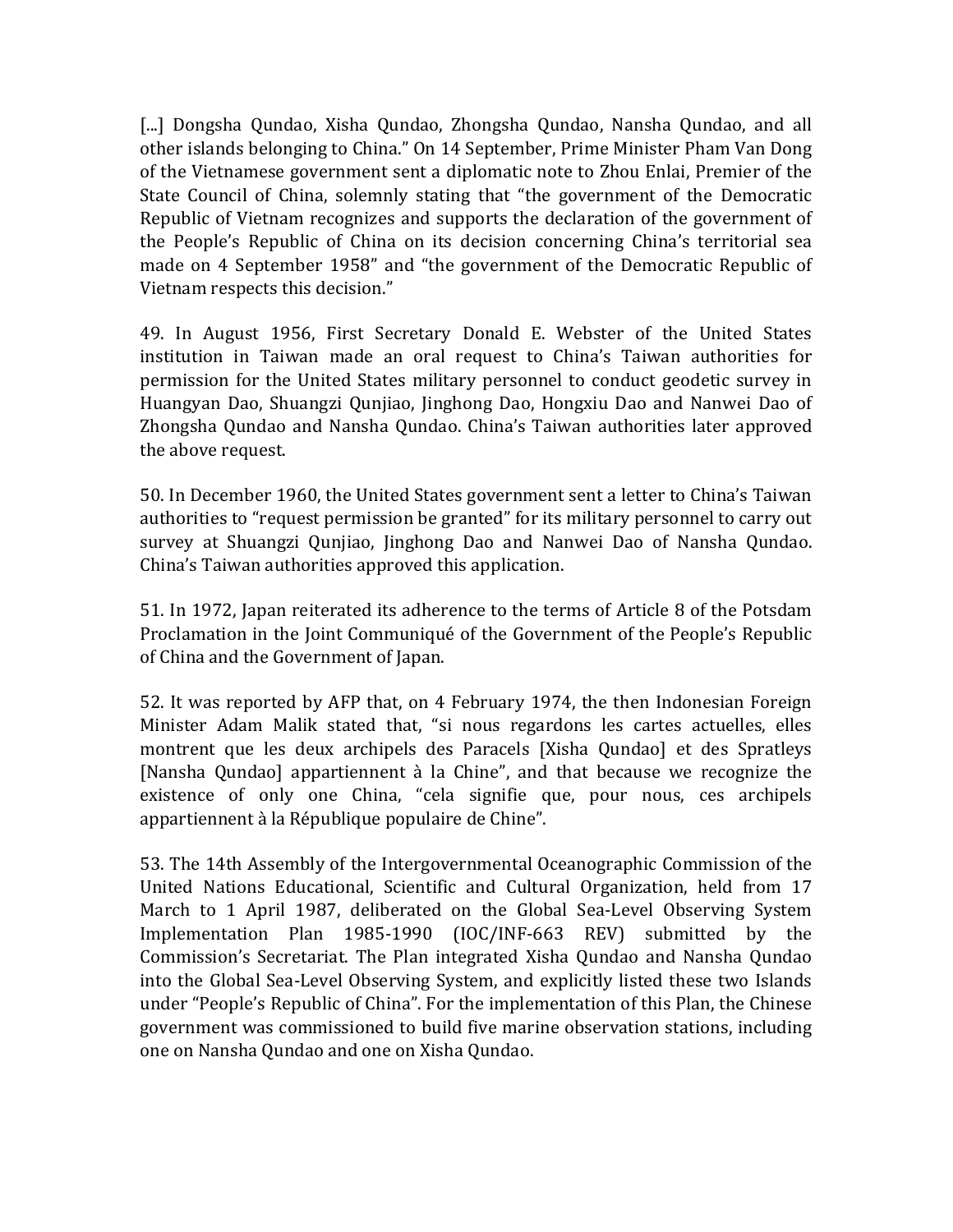54. Nanhai Zhudao have long been widely recognized by the international community as part of China's territory. The encyclopedias, yearbooks and maps published in many countries mark Nansha Oundao as belonging to China. For example this is done in, among others, the 1960 Worldmark Encyclopedia of the Nations by the Worldmark Press published in the United States, the 1966 New China Yearbook by the Far Eastern Booksellers published in Japan; the Welt-Atlas published in 1957, 1958 and 1961 in the Federal Republic of Germany, the 1958 Atlas Zur Erd-Und L?nderkunde and the 1968 Haack Gro?er Weltatlas published in the German Democratic Republic, the Atlas Mira from 1954 to 1959 and the 1957 Administrativno-territorialnoe Delenie Zarubezhnyh Stran published in the Soviet Union, the 1959 Világatlasz and the 1974 Képes Politikai és Gazdasági Világatlasz published in Hungary, the 1959 Mal? Atlas Sy?ta published in Czechoslovakia, the 1977 Atlas Geografic Scolar published in Romania, the 1965 Atlas international Larousse politique et économique, the 1969 Atlas moderne Larousse published by Libraire Larousse in France, the maps in the 1972 and 1983 World Encyclopedia, the 1985 Grand Atlas World by Heibon Sha, and the 1980 Sekai to Sono Kunikuni published by Japan Geographic Data Center in Japan.

II. Origin of the Relevant Disputes Between China and the Philippines in the South China Sea

55. The core of the relevant disputes between China and the Philippines in the South China Sea lies in the territorial issues caused by the Philippines' invasion and illegal occupation of some islands and reefs of China's Nansha Qundao. In addition, with the development of the international law of the sea, a maritime delimitation dispute also arose between the two states regarding certain sea areas of the South China Sea.

i. The Philippines' invasion and illegal occupation caused disputes with China over some islands and reefs of Nansha Oundao

56. The territory of the Philippines is defined by a series of international treaties, including the 1898 Treaty of Peace between the United States of America and the Kingdom of Spain (the Treaty of Paris), the 1900 Treaty between the United States of America and the Kingdom of Spain for Cession of Outlying Islands of the Philippines (the Treaty of Washington), and the 1930 Convention between His Majesty in Respect of the United Kingdom and the President of the United States regarding the Boundary between the State of North Borneo and the Philippine Archipelago.

57. The Philippines' territory so defined has nothing to do with China's Nanhai Zhudao.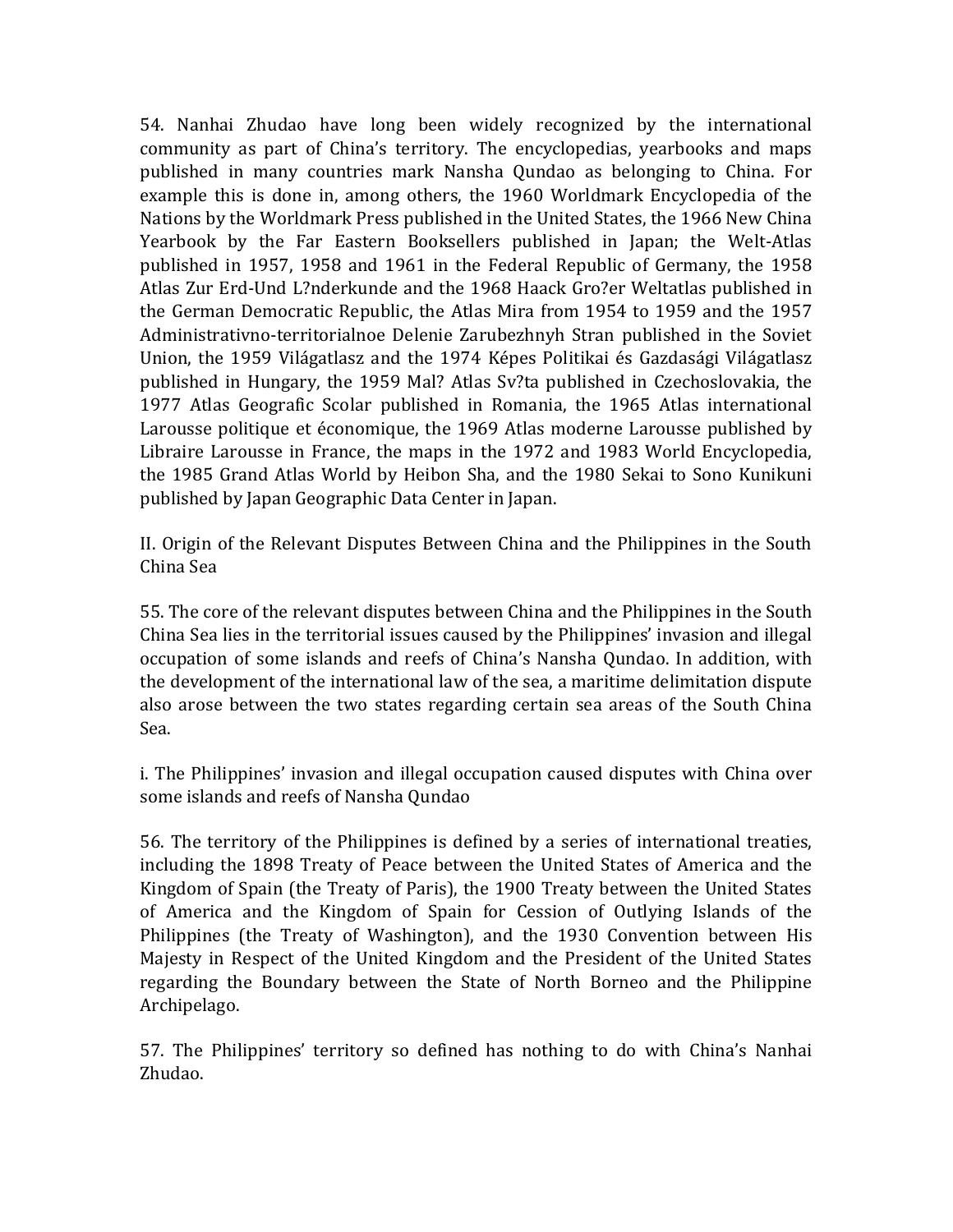58. In the 1950s, the Philippines attempted to take moves on China's Nansha Qundao but eventually stopped because of China's firm opposition. In May 1956, Tomás Cloma, a Filipino, organized a private expedition to some islands and reefs of Nansha Oundao and unlawfully named them "Freedomland". Afterwards, Philippine Vice President and Foreign Minister Carlos Garcia expressed support for Cloma's activities. In response, the spokesperson of the Chinese Foreign Ministry issued a stern statement on 29 May, pointing out that Nansha Qundao "has always been a part of China's territory. The People's Republic of China has indisputable sovereignty over these islands [...] and will never tolerate the infringement of its sovereignty by any country with any means and under any excuse." At the same time, China's Taiwan authorities sent troops to patrol Nansha Oundao and resumed stationing troops on Taiping Dao. Afterward, the Philippine Department of Foreign Affairs said that the government of the Philippines did not know about Cloma's activities or give him the consent before he took his moves.

59. Starting in the 1970s, the Philippines invaded and illegally occupied by force some islands and reefs of China's Nansha Qundao and raised illegal territorial claims. The Philippines invaded and illegally occupied Mahuan Dao and Feixin Dao in August and September 1970, Nanyao Dao and Zhongye Dao in April 1971, Xiyue Dao and Beizi Dao in July 1971, Shuanghuang Shazhou in March 1978 and Siling Jiao in July 1980. In June 1978, Philippine President Ferdinand Marcos signed Presidential Decree No. 1596, which designated some islands and reefs of China's Nansha Qundao and large areas of their surrounding waters as "Kalayaan Island Group" ("Kalayaan" in Tagalog means "Freedom"), set up "Municipality of Kalayaan" and illegally included them in the Philippine territory.

60. The Philippines has also enacted a series of national laws to lay its own claims of territorial sea, exclusive economic zone and continental shelf, part of which conflicted with China's maritime rights and interests in the South China Sea.

61. The Philippines has concocted many excuses to cover up its invasion and illegal occupation of some islands and reefs of China's Nansha Oundao in order to pursue its territorial pretensions. For instance, it claims that: "Kalayaan Island Group" is not part of Nansha Qundao but terra nullius; Nansha Qundao became "trust territory" after the end of the Second World War; the Philippines has occupied Nansha Qundao because of "contiguity or proximity" and out of "national security" considerations; "some islands and reefs of Nansha Oundao are located in the exclusive economic zone and continental shelf of the Philippines"; the Philippines' "effective control" over the relevant islands and reefs has become the "status quo" that cannot be changed.

ii. The Philippines' illegal claim has no historical or legal basis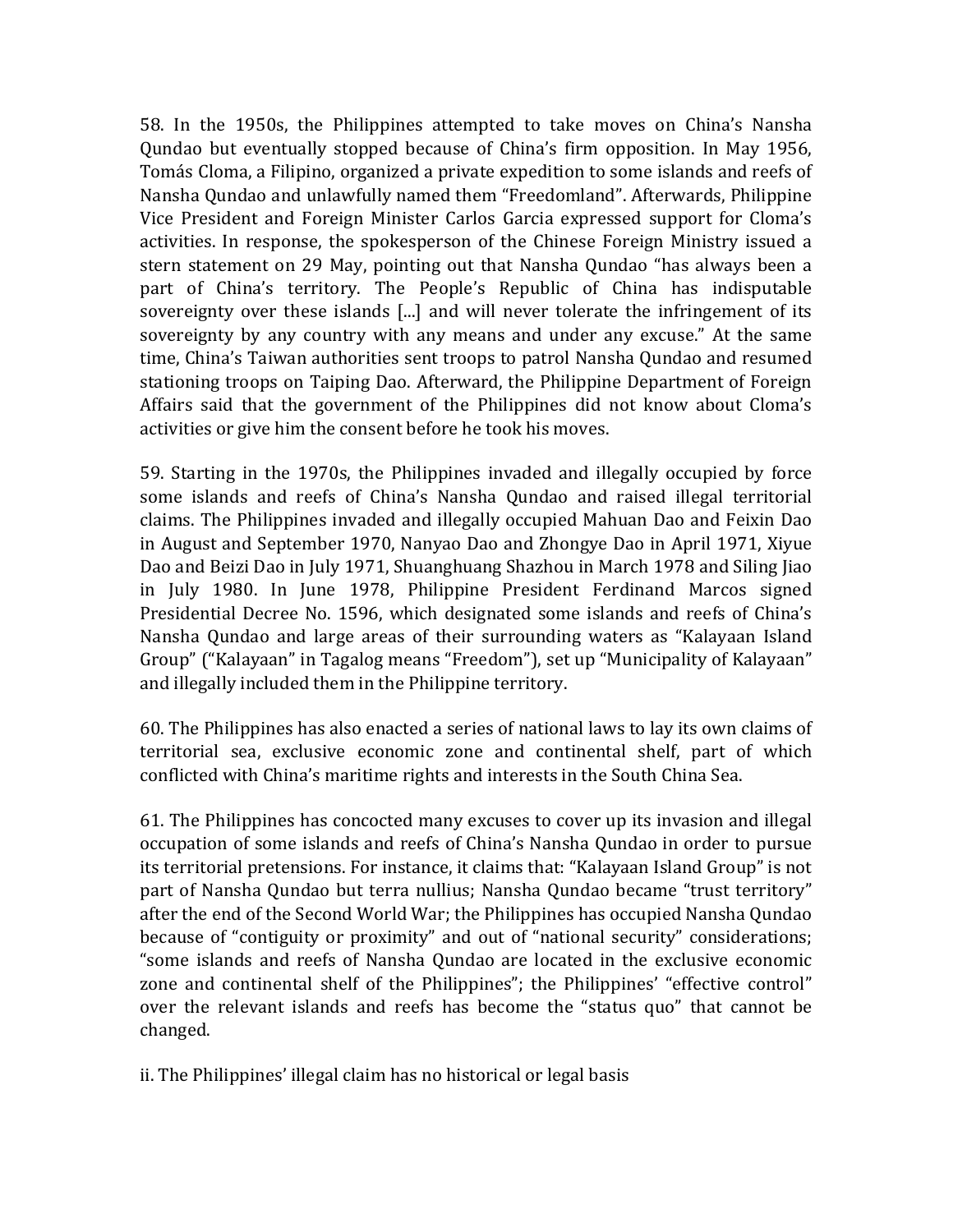62. The Philippines' territorial claim over part of Nansha Qundao is groundless from the perspectives of either history or international law.

63. First, Nansha Qundao has never been part of the Philippine territory. The territorial scope of the Philippines has already been defined by a series of international treaties. The United States, administrator of the Philippines at the relevant time, was clearly aware of these facts. On 12 August 1933, ex-Senator Isabelo de los Reyes of the United States-governed Philippines wrote a letter to Governor-General Frank Murphy in an attempt to claim that some Nansha islands formed part of the Philippine Archipelago on the ground of geographical proximity. That letter was referred to the Department of War and the Department of State. On 9 October, the United States Secretary of State replied that, "These islands [...] lie at a considerable distance outside the limits of the Philippine Islands which were acquired from Spain in 1898". In May 1935, the United States Secretary of War George Dern wrote a letter to Secretary of State Cordell Hull, seeking the views of the State Department on the "validity and propriety" of the Philippines' territorial claims over some islands of Nansha Qundao. A memorandum of the Office of Historical Adviser in the State Department, signed by S.W. Boggs, pointed out that, "There is, of course, no basis for a claim on the part of the United States, as islands constituting part of the Philippine Archipelago". On 20 August, Secretary Hull officially replied in writing to Secretary Dern, stating that, "the islands of the Philippine group which the United States acquired from Spain by the treaty of 1898, were only those within the limits described in Article III", and that, referring to the relevant Nansha islands, "It may be observed that [...] no mention has been found of Spain having exercised sovereignty over, or having laid claim to, any of these islands". All these documents prove that the Philippines' territory never includes any part of Nanhai Zhudao, a fact that has been recognized by the international community, including the United States.

64. Second, the claim that "Kalayaan Island Group" is "terra nullius" discovered by the Philippines is groundless. The Philippines claims that its nationals "discovered" the islands in 1956, and uses this as an excuse to single out some islands and reefs of China's Nansha Qundao and name them "Kalayaan Island Group". This is an attempt to create confusion over geographical names and concepts, and dismember China's Nansha Oundao. As a matter of fact, the geographical scope of Nansha Qundao is clear, and the so-called "Kalayaan Island Group" is part of China's Nansha Qundao. Nansha Qundao has long been an integral part of China's territory and is by no means "terra nullius".

65. Third, Nansha Qundao is not "trust territory" either. The Philippines claims that after the Second World War, Nansha Oundao became "trust territory", the sovereignty over which was undetermined. This claim finds no support in law or reality. The post-War trust territories were all specifically listed in relevant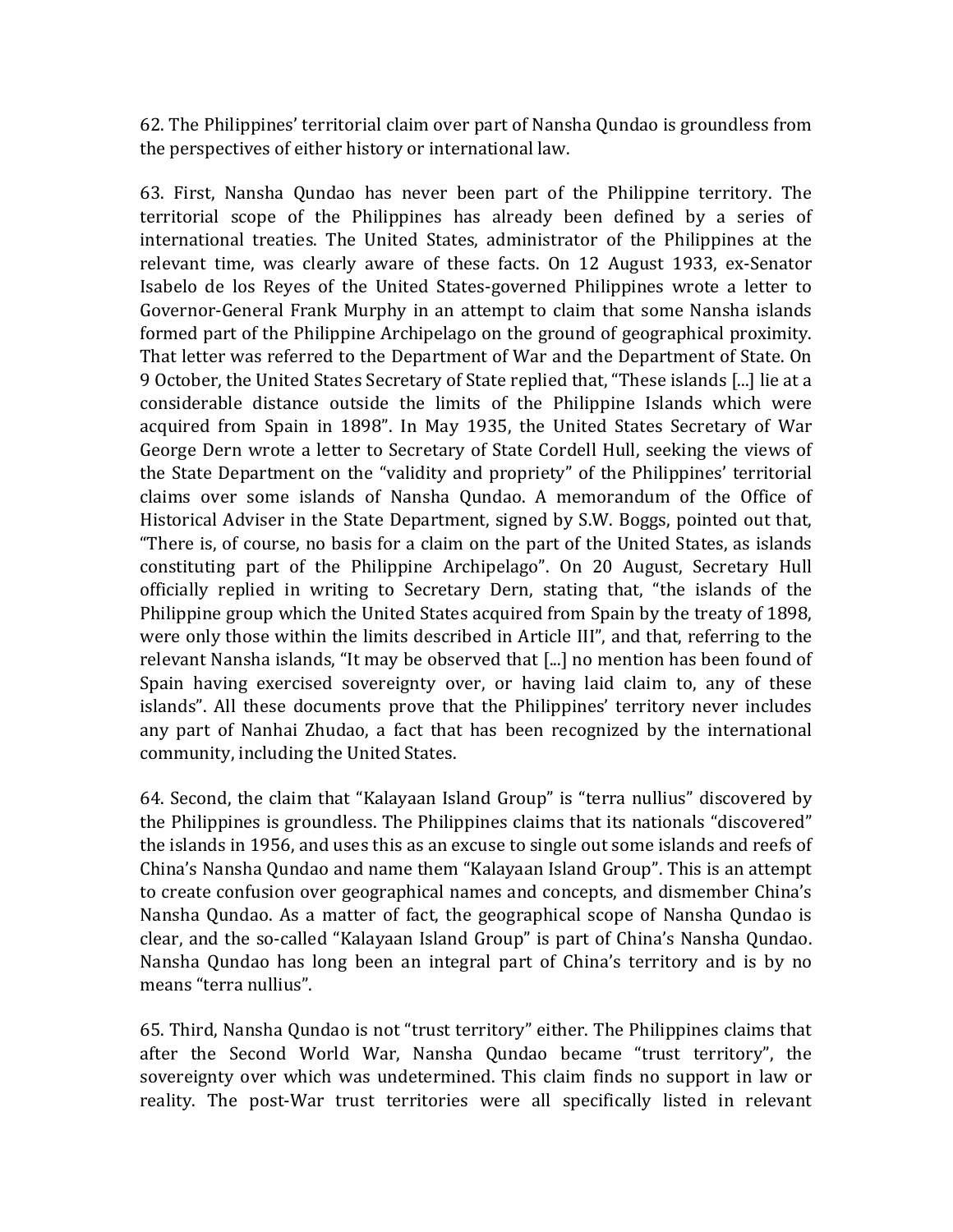international treaties or the documents of the United Nations Trusteeship Council. Nansha Qundao was never included in them and was thus not trust territory at all.

66. Fourth, neither "contiguity or proximity" nor national security is a basis under international law for acquiring territory. Many countries have territories far away from their metropolitan areas, in some cases even very close to the shores of other countries. When exercising colonial rule over the Philippines, the United States had a dispute with the Netherlands regarding sovereignty over an island which is close to the Philippine Archipelago, and the United States' claim on the basis of contiguity was ruled as having no foundation in international law. Furthermore, it is just absurd to invade and occupy the territory of other countries on the ground of national security.

67. Fifth, the Philippines claims that some islands and reefs of China's Nansha Qundao are located within its exclusive economic zone and continental shelf and therefore should fall under its sovereignty or form part of its continental shelf. This is an attempt to use maritime jurisdiction provided for under UNCLOS to deny China's territorial sovereignty. This runs directly counter to the "land dominates the sea" principle, and goes against the purpose of UNCLOS, as stated in its preamble, to "establish [...] with due regard for the sovereignty of all States, a legal order for the seas and ocean". Therefore, a coastal state can only claim maritime jurisdiction under the precondition of respecting the territorial sovereignty of another state. No state can extend its maritime jurisdiction to an area under the sovereignty of another; still less can it use such jurisdiction as an excuse to deny another state's sovereignty or even to infringe upon its territory.

68. Sixth, the Philippines' so-called "effective control" on the basis of its illegal seizure is null and void. The international community does not recognize "effective control" created through occupation by force. The Philippines' "effective control" is mere occupation by naked use of force of some islands and reefs of China's Nansha Qundao. Such occupation violates the Charter of the United Nations and the basic norms governing international relations and is unequivocally prohibited by international law. This so-called "effective control" based on illegal seizure cannot change the basic fact that Nansha Oundao is China's territory. China firmly opposes any attempt to treat the seizure of some islands and reefs of China's Nansha Oundao as a so-called "fait accompli" or "status quo". China will never recognize such a thing.

iii. The development of the international law of the sea gave rise to the dispute between China and the Philippines over maritime delimitation

69. With the formulation and entering into effect of UNCLOS, the relevant disputes between China and the Philippines in the South China Sea have gradually intensified.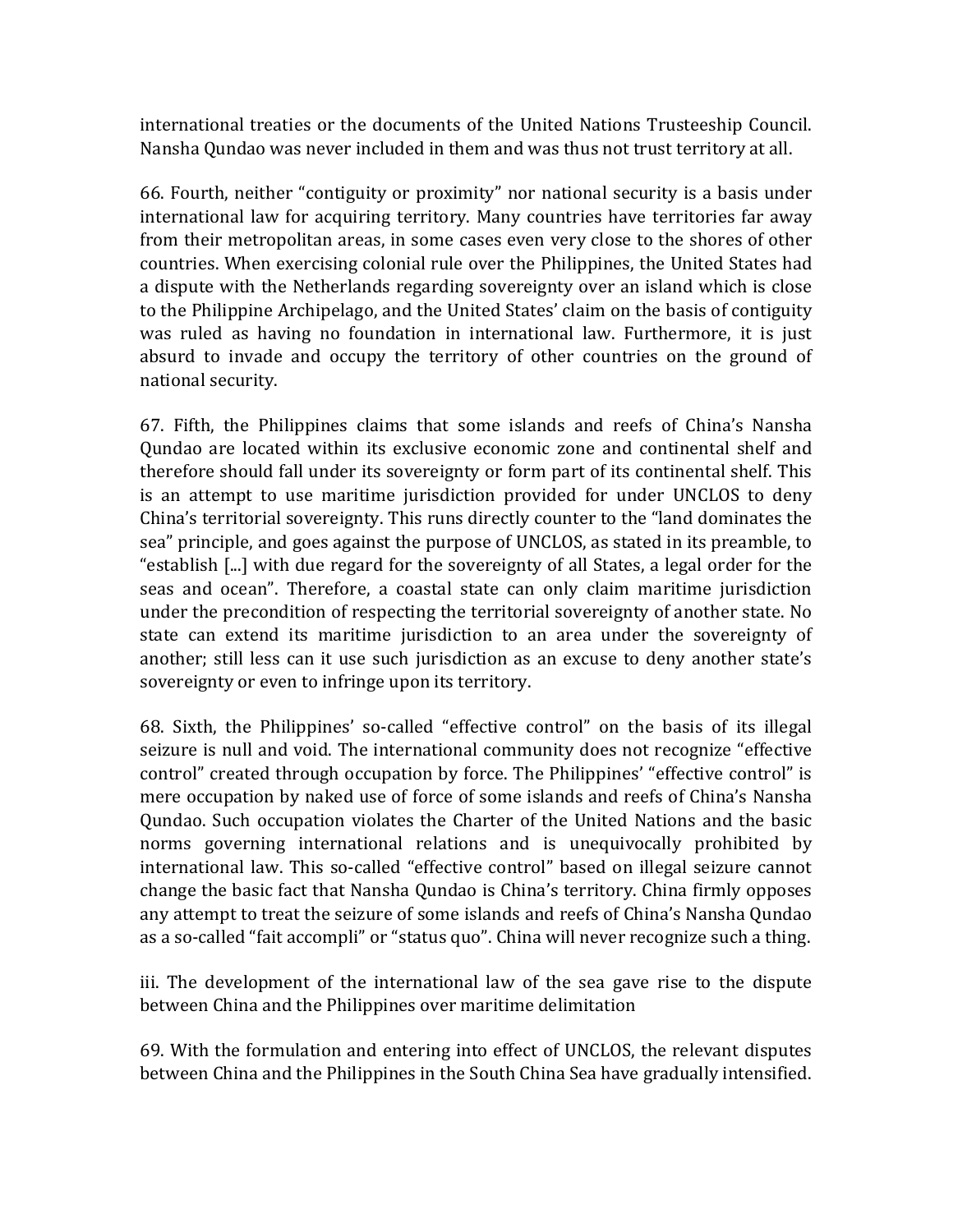70. Based on the practice of the Chinese people and the Chinese government in the long course of history and the position consistently upheld by successive Chinese governments, and pursuant to China's national law and under international law, including the 1958 Declaration of the Government of the People's Republic of China on China's Territorial Sea, the 1992 Law of the People's Republic of China on the Territorial Sea and the Contiguous Zone, the 1996 Decision of the Standing Committee of the National People's Congress of the People's Republic of China on the Ratification of the United Nations Convention on the Law of the Sea, the 1998 Law of the People's Republic of China on the Exclusive Economic Zone and the Continental Shelf, and the 1982 United Nations Convention on the Law of the Sea, China has, based on Nanhai Zhudao, internal waters, territorial sea, contiguous zone, exclusive economic zone and continental shelf. In addition, China has historic rights in the South China Sea.

71. The Philippines proclaimed its internal waters, archipelagic waters, territorial sea, exclusive economic zone and continental shelf according to, among others, the Philippines' Republic Act No. 387 of 1949, Republic Act No. 3046 of 1961, Republic Act No. 5446 and Presidential Proclamation No. 370 of 1968, Presidential Decree No. 1599 of 1978, and Republic Act No. 9522 of 2009.

72. In the South China Sea, China and the Philippines are states possessing land territory with opposite coasts, the distance between which is less than 400 nautical miles. The maritime areas claimed by the two states overlap, giving rise to a dispute over maritime delimitation.

III. China and the Philippines Have Reached Consensus on Settling Their Relevant Disputes in the South China Sea

73. China firmly upholds its sovereignty over Nanhai Zhudao, resolutely opposes the Philippines' invasion and illegal occupation of China's islands and reefs, and resolutely opposes the unilateral acts taken by the Philippines on the pretext of enforcing its own claims to infringe China's rights and interests in waters under China's jurisdiction. Still, in the interest of sustaining peace and stability in the South China Sea, China has exercised great restraint, stayed committed to peacefully settling the disputes with the Philippines in the South China Sea, and made tireless efforts to this end. China has conducted consultations with the Philippines on managing maritime differences and promoting practical maritime cooperation, and the two sides have reached important consensus on settling through negotiation relevant disputes in the South China Sea and properly managing relevant disputes.

i. It is the consensus and commitment of China and the Philippines to settle through negotiation their relevant disputes in the South China Sea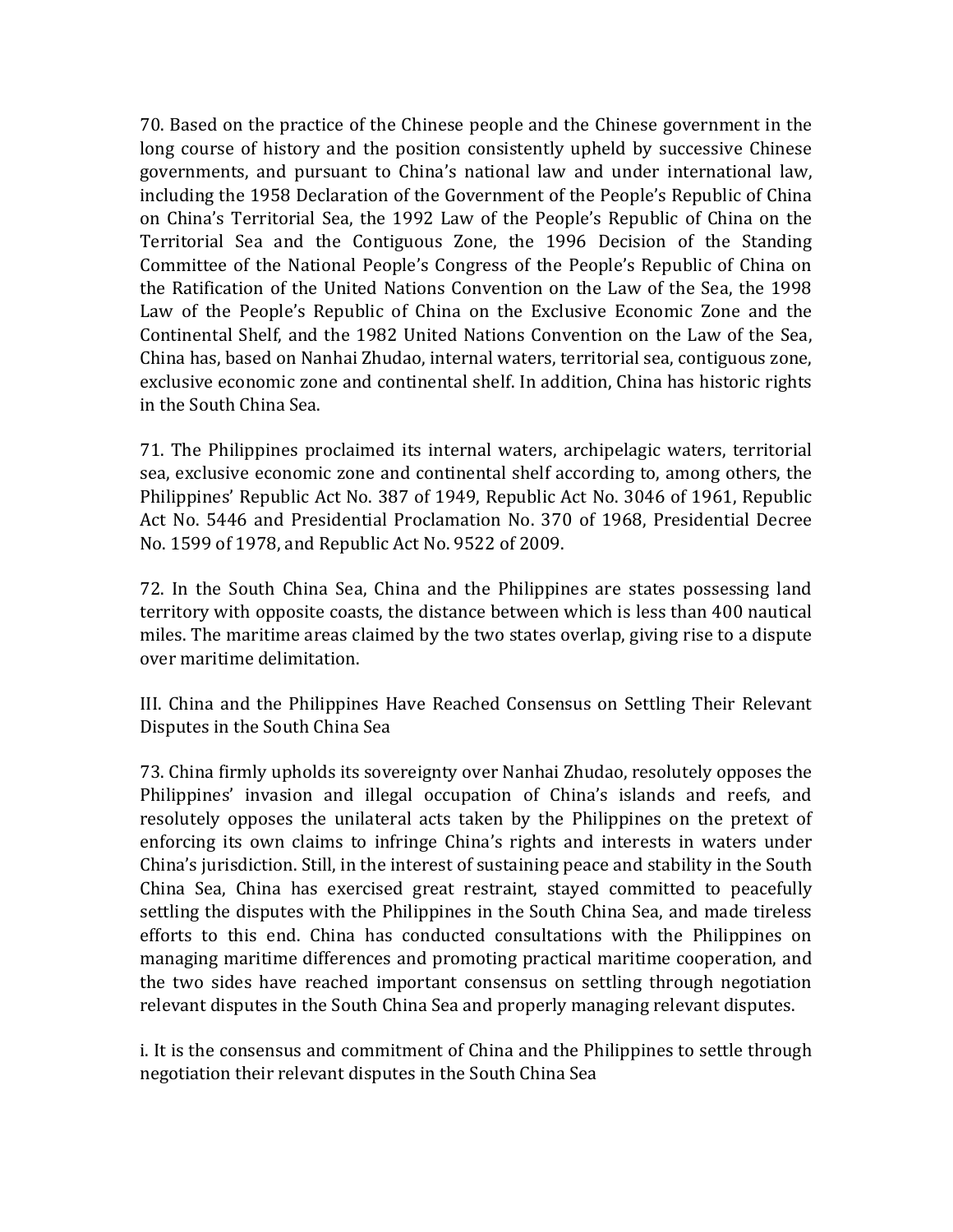74. China has dedicated itself to fostering friendly relations with all countries on the basis of the Five Principles of Peaceful Coexistence, namely, mutual respect for sovereignty and territorial integrity, mutual non-aggression, non-interference in each other's internal affairs, equality and mutual benefit, and peaceful coexistence.

75. In June 1975, China and the Philippines normalized their relations, and in the joint communiqué for that purpose, the two governments agreed to settle all disputes by peaceful means without resorting to the threat or use of force.

76. In fact, China's initiative of "pursuing joint development while shelving disputes" regarding the South China Sea issue was first addressed to the Philippines. In a June 1986 meeting with Philippine Vice President Salvador Laurel, Chinese leader Deng Xiaoping pointed out that Nansha Qundao belongs to China, and when referring to the matter of differences, stated that, "This issue can be shelved for now. Several years later, we can sit down and work out a solution that is acceptable to all in a calm manner. We shall not let this issue stand in the way of our friendly relations with the Philippines and with other countries." In April 1988, when meeting with Philippine President Corazón Aquino, Deng Xiaoping reiterated that "with regard to the issue concerning Nansha Qundao, China has the biggest say. Nansha Qundao has been part of China's territory throughout history, and no one has ever expressed objection to this for quite some time"; and "For the sake of the friendship between our two countries, we can shelve the issue for now and pursue joint development". Since then, when handling the relevant South China Sea issue and developing bilateral ties with other littoral countries around the South China Sea, China has all along acted in keeping with Deng Xiaoping's idea: "sovereignty belongs to China, disputes can be shelved, and we can pursue joint development".

77. Since the 1980s, China has put forward a series of proposals and initiatives for managing and settling through negotiation disputes with the Philippines in the South China Sea and reiterated repeatedly its sovereignty over Nansha Oundao, its position on peacefully settling the relevant disputes and its initiative of "pursuing" joint development while shelving disputes". China has expressed its clear opposition to intervention by outside forces and attempts to multilateralize the South China Sea issue and emphasized that the relevant disputes should not affect bilateral relations.

78. In July 1992, the 25th ASEAN Foreign Ministers Meeting held in Manila adopted the ASEAN Declaration on the South China Sea. China expressed appreciation for relevant principles outlined in that Declaration. China stated that it has all along stood for peacefully settling through negotiation the territorial issues relating to part of Nansha Qundao and opposed the use of force, and is ready to enter into negotiation with countries concerned on implementing the principle of "pursuing joint development while shelving disputes" when conditions are ripe.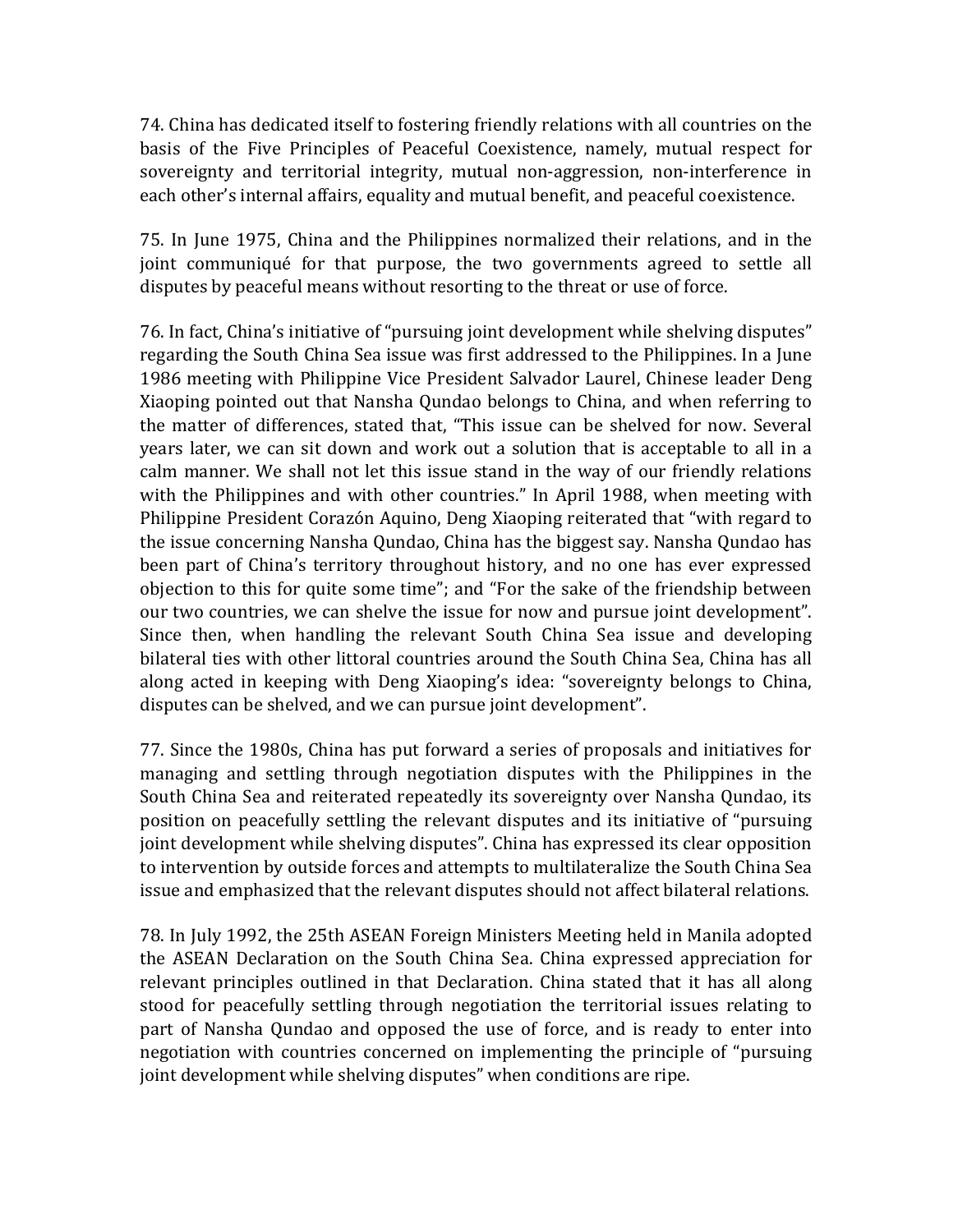79. In August 1995, China and the Philippines issued the Joint Statement between the People's Republic of China and the Republic of the Philippines concerning Consultations on the South China Sea and on Other Areas of Cooperation in which they agreed that "[d]isputes shall be settled by the countries directly concerned" and that "a gradual and progressive process of cooperation shall be adopted with a view to eventually negotiating a settlement of the bilateral disputes." Subsequently, China and the Philippines reaffirmed their consensus on settling the South China Sea issue through bilateral negotiation and consultation in a number of bilateral documents, such as the March 1999 Joint Statement of the China-Philippines Experts Group Meeting on Confidence-Building Measures and the May 2000 Joint Statement between the Government of the People's Republic of China and the Government of the Republic of the Philippines on the Framework of Bilateral Cooperation in the Twenty-First Century.

80. In November 2002, China and the ten ASEAN Member States signed the DOC in which the parties solemnly "undertake to resolve their territorial and jurisdictional disputes by peaceful means, without resorting to the threat or use of force, through friendly consultations and negotiations by sovereign states directly concerned, in accordance with universally recognized principles of international law, including the 1982 UN Convention on the Law of the Sea".

81. Afterwards, China and the Philippines reaffirmed this solemn commitment they had made in the DOC in a number of bilateral documents, such as the September 2004 Joint Press Statement between the Government of the People's Republic of China and the Government of the Republic of the Philippines and the September 2011 Joint Statement between the People's Republic of China and the Republic of the Philippines.

82. The relevant provisions in all the aforementioned bilateral instruments and the DOC embody the following consensus and commitment between China and the Philippines on settling the relevant disputes in the South China Sea: first, the relevant disputes shall be settled between sovereign states directly concerned; second, the relevant disputes shall be peacefully settled through negotiation and consultation on the basis of equality and mutual respect; and third, sovereign states directly concerned shall "eventually negotiat<sup>[e]</sup> a settlement of the bilateral disputes" in accordance with universally recognized principles of international law, including the 1982 UNCLOS.

83. By repeatedly reaffirming negotiations as the means for settling relevant disputes, and by repeatedly emphasizing that negotiations be conducted by sovereign states directly concerned, the above-mentioned provisions obviously have produced the effect of excluding any means of third party settlement. In particular, the 1995 Joint Statement provides for "eventually negotiating a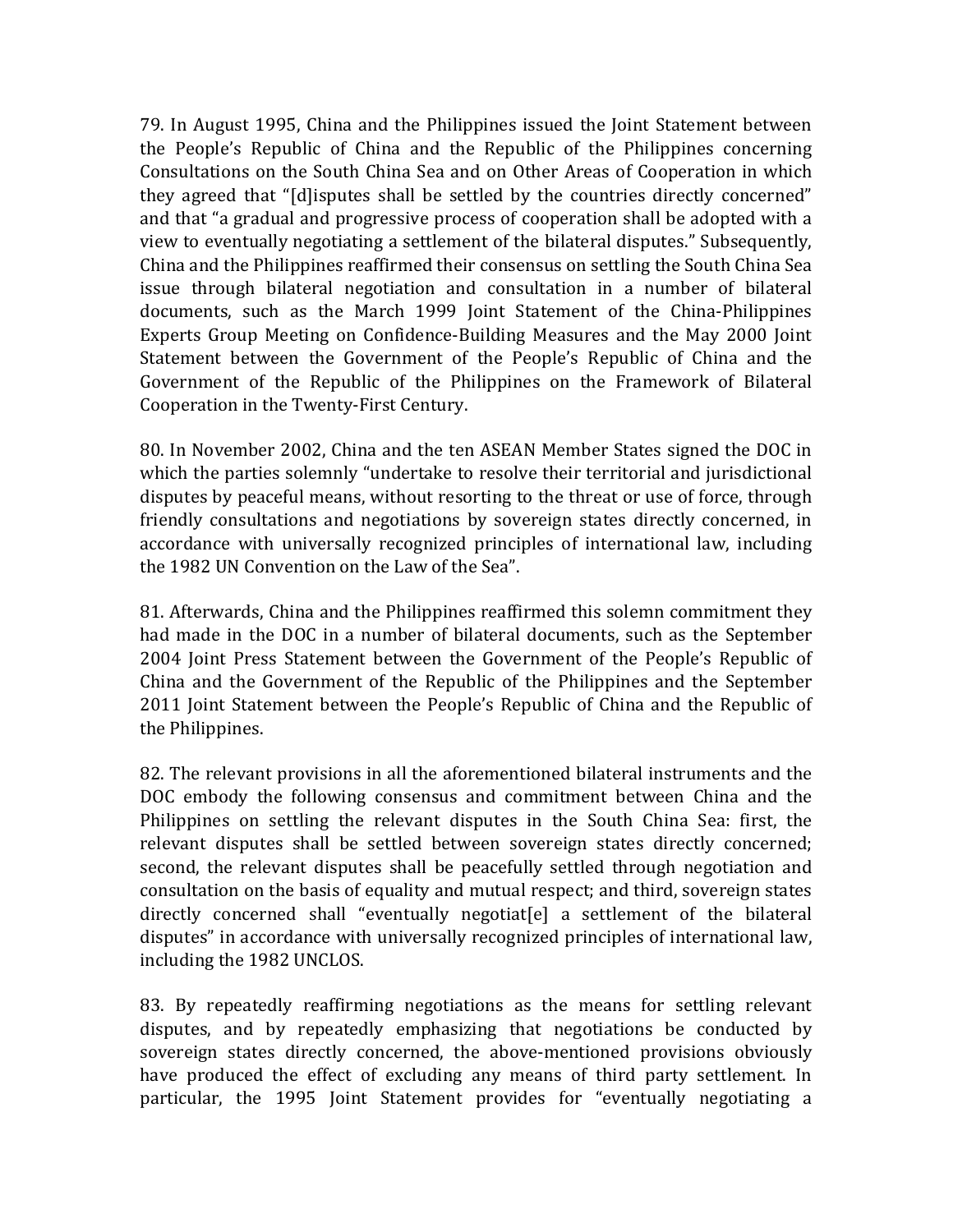settlement of the bilateral disputes". The term "eventually" in this context clearly serves to emphasize that "negotiations" is the only means the parties have chosen for dispute settlement, to the exclusion of any other means including third party settlement procedures. The above consensus and commitment constitutes an agreement between the two states excluding third-party dispute settlement as a way to settle relevant disputes in the South China Sea between China and the Philippines. This agreement must be observed.

ii. It is the consensus of China and the Philippines to properly manage relevant disputes in the South China Sea

84. It is China's consistent position that, the relevant parties should establish and improve rules and mechanisms, and pursue practical cooperation and joint development, so as to manage disputes in the South China Sea, and to foster a good atmosphere for their final resolution.

85. Since the 1990s, China and the Philippines have reached the following consensus on managing their disputes: first, they will exercise restraint in handling relevant disputes and refrain from taking actions that may lead to an escalation; second, they will stay committed to managing disputes through bilateral consultation mechanisms; third, they commit themselves to pursuing practical maritime cooperation and joint development; and fourth, the relevant disputes should not affect the healthy growth of bilateral relations and peace and stability in the South China Sea region.

86. In the DOC, China and the Philippines also reached the following consensus: to exercise self-restraint in the conduct of activities that would complicate or escalate disputes and affect peace and stability; to intensify efforts, pending the peaceful settlement of territorial and jurisdictional disputes, to seek ways, in the spirit of cooperation and understanding, to build trust and confidence; and to explore or undertake cooperative activities including marine environmental protection, marine scientific research, safety of navigation and communication at sea, search and rescue operation and combating transnational crime.

87. China and the Philippines have made some progress in managing their differences and conducting practical maritime cooperation.

88. During the first China-Philippines Experts Group Meeting on Confidence-Building Measures held in March 1999, the two sides issued a joint statement, pointing out that, "the two sides agreed that the dispute should be peacefully settled through consultation in accordance with the generally-accepted principles of international law including the United Nations Convention on the Law of the Sea, [...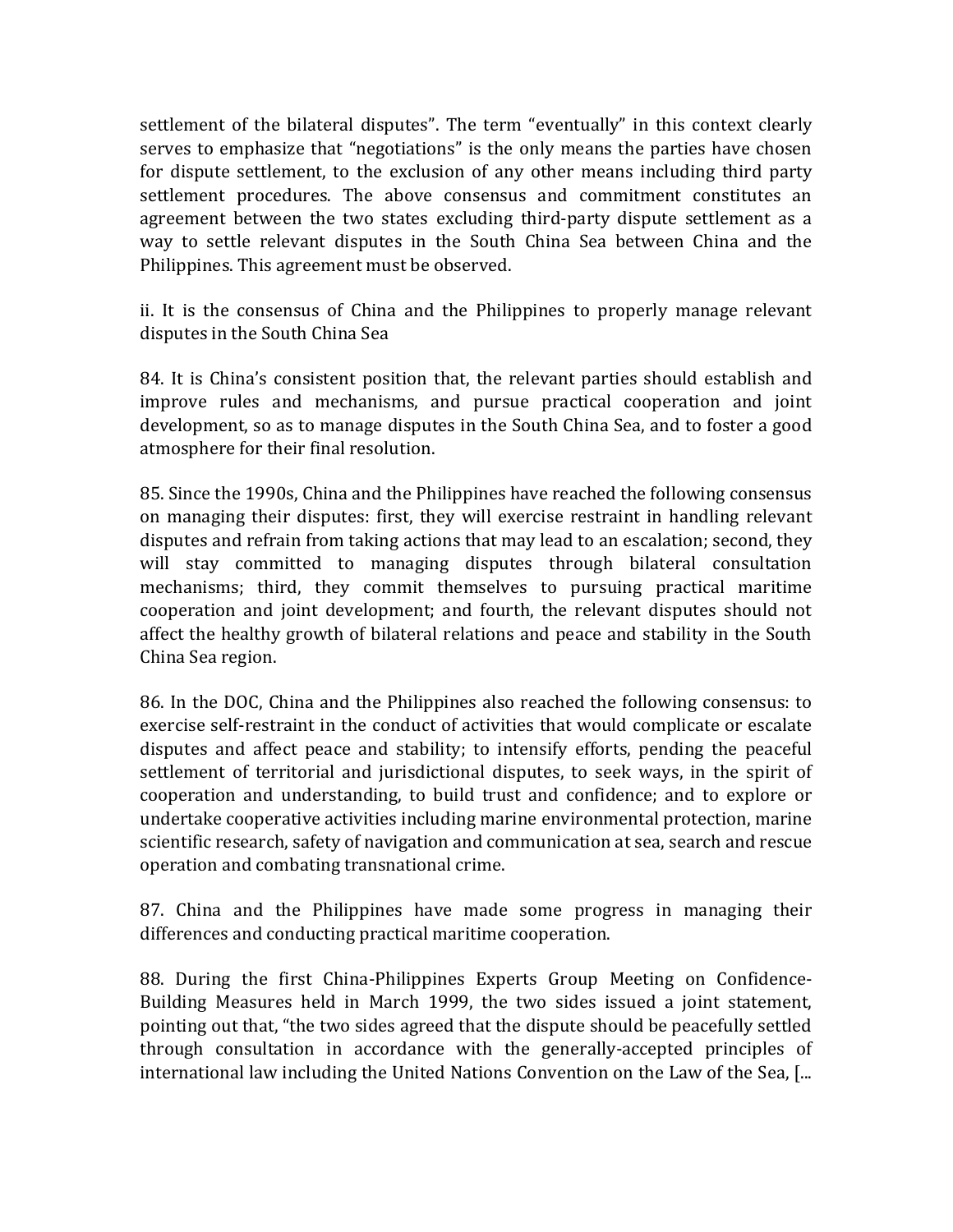and to] exercise self-restraint and not to take actions that might escalate the situation."

89. In the Joint Press Statement of the Third China-Philippines Experts Group Meeting on Confidence-Building Measures released in April 2001, it is stated that, "the two sides noted that the bilateral consultation mechanism to explore ways of cooperation in the South China Sea has been effective. The series of understanding and consensus reached by the two sides have played a constructive role in the maintenance of the sound development of China-Philippines relations and peace and stability of the South China Sea area."

90. In September 2004, in the presence of the leaders of China and the Philippines, China National Offshore Oil Corporation (CNOOC) and Philippine National Oil Company (PNOC) signed the Agreement for Joint Marine Seismic Undertaking in Certain Areas in the South China Sea. In March 2005, national oil companies from China, the Philippines and Vietnam signed, with the consent of both China and the Philippines, the Tripartite Agreement for Joint Marine Seismic Undertaking in the Agreement Area in the South China Sea. It was agreed that during an agreement term of three year-period, these oil companies should collect and process certain amount of 2D and/or 3D seismic lines in the agreement area covering about 143,000 square kilometers, re-process certain amount of existing 2D seismic lines, and study and assess the oil resources in the area. The 2007 Joint Statement of the People's Republic of China and the Republic of the Philippines states that, "both sides agree that the tripartite joint marine seismic undertaking in the South China Sea serves as a model for cooperation in the region. They agreed that possible next steps for cooperation among the three parties should be explored to bring collaboration to a higher level and increase the momentum of trust and confidence in the region."

91. Regrettably, due to the lack of willingness for cooperation from the Philippine side, the China-Philippines Experts Group Meeting on Confidence-Building Measures has stalled, and the China-Philippines-Vietnam tripartite marine seismic undertaking has failed to move forward.

IV. The Philippines Has Repeatedly Taken Moves that Complicate

the Relevant Disputes

92. Since the 1980s, the Philippines has repeatedly taken moves that complicate the relevant disputes.

i. The Philippines attempts to entrench its illegal occupation of some islands and reefs of China's Nansha Qundao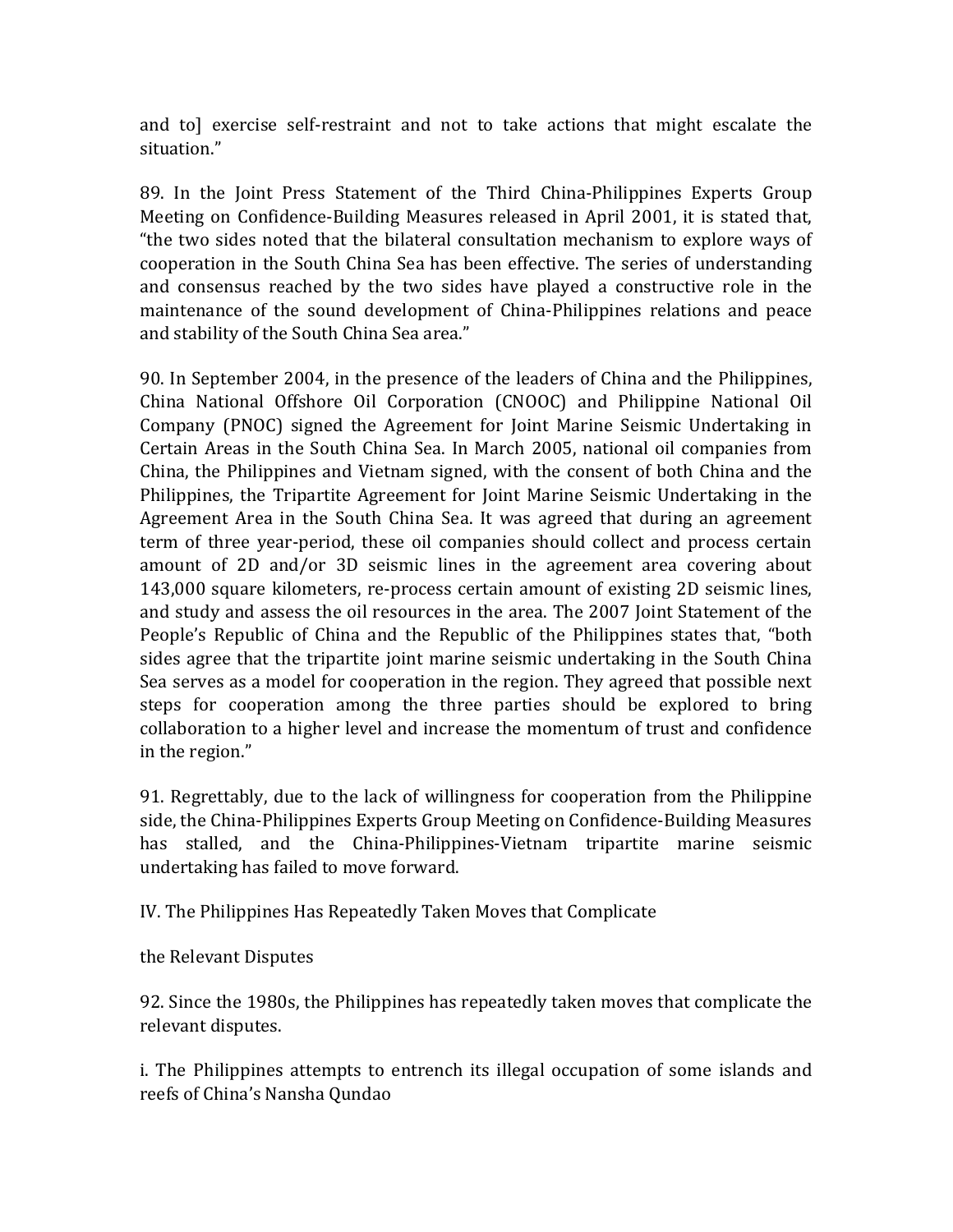93. In China's Nansha Qundao, the Philippines started in the 1980s to build military facilities on some islands and reefs it has invaded and illegally occupied. In the 1990s, the Philippines continued to build airfields and naval and air force facilities on these illegally-occupied islands and reefs; centered on Zhongye Dao, the construction has extended to other islands and reefs, with runways, military barracks, docks and other facilities built and renovated, so as to accommodate heavy transport planes, fighter jets and more and larger vessels. Furthermore, the Philippines made deliberate provocations by frequently sending its military vessels and aircraft to intrude into Wufang Jiao, Xian'e Jiao, Xinyi Jiao, Banyue Jiao and Ren'ai Jiao of China's Nansha Oundao, and destroyed survey markers set up by China.

94. Still worse, on 9 May 1999, the Philippines sent BRP Sierra Madre (LT-57), a military vessel, to intrude into China's Ren'ai Jiao and illegally ran it aground on the pretext of "technical difficulties". China immediately made solemn representations to the Philippines, demanding the immediate removal of that vessel. But the Philippines claimed that the vessel could not be towed away for "lack of parts".

95. Over this matter, China has repeatedly made representations to the Philippines and renewed the same demand. For instance, in November 1999, the Chinese Ambassador to the Philippines met with Secretary of Foreign Affairs Domingo Siazon and Chief of the Presidential Management Staff Leonora de Jesus to make another round of representations. Many times the Philippines promised to tow away the vessel, but it has taken no action.

96. In September 2003, upon the news that the Philippines was preparing to build facilities around that military vessel illegally run aground at Ren'ai Jiao, China lodged immediate representations. The Philippine Acting Secretary of Foreign Affairs Franklin Ebdalin responded that the Philippines had no intention to construct facilities on Ren'ai Jiao and that, as a signatory to the DOC, the Philippines had no desire to and would not be the first to violate the Declaration.

97. But the Philippines did not fulfill its undertaking to tow away that vessel. Instead, it made even worse provocations. In February 2013, cables were lined up around that grounded vessel and people on board bustled around, making preparations for the construction of permanent facilities. In response to China's repeated representations, the Philippine Secretary of National Defense Voltaire Gazmin claimed that the Philippines was simply resupplying and repairing the vessel, and promised that no facilities would be built on Ren'ai Jiao.

98. On 14 March 2014, the Philippine Department of Foreign Affairs issued a statement openly declaring that the vessel it ran aground at Ren'ai Jiao was placed there as a permanent Philippine government installation. This was an apparent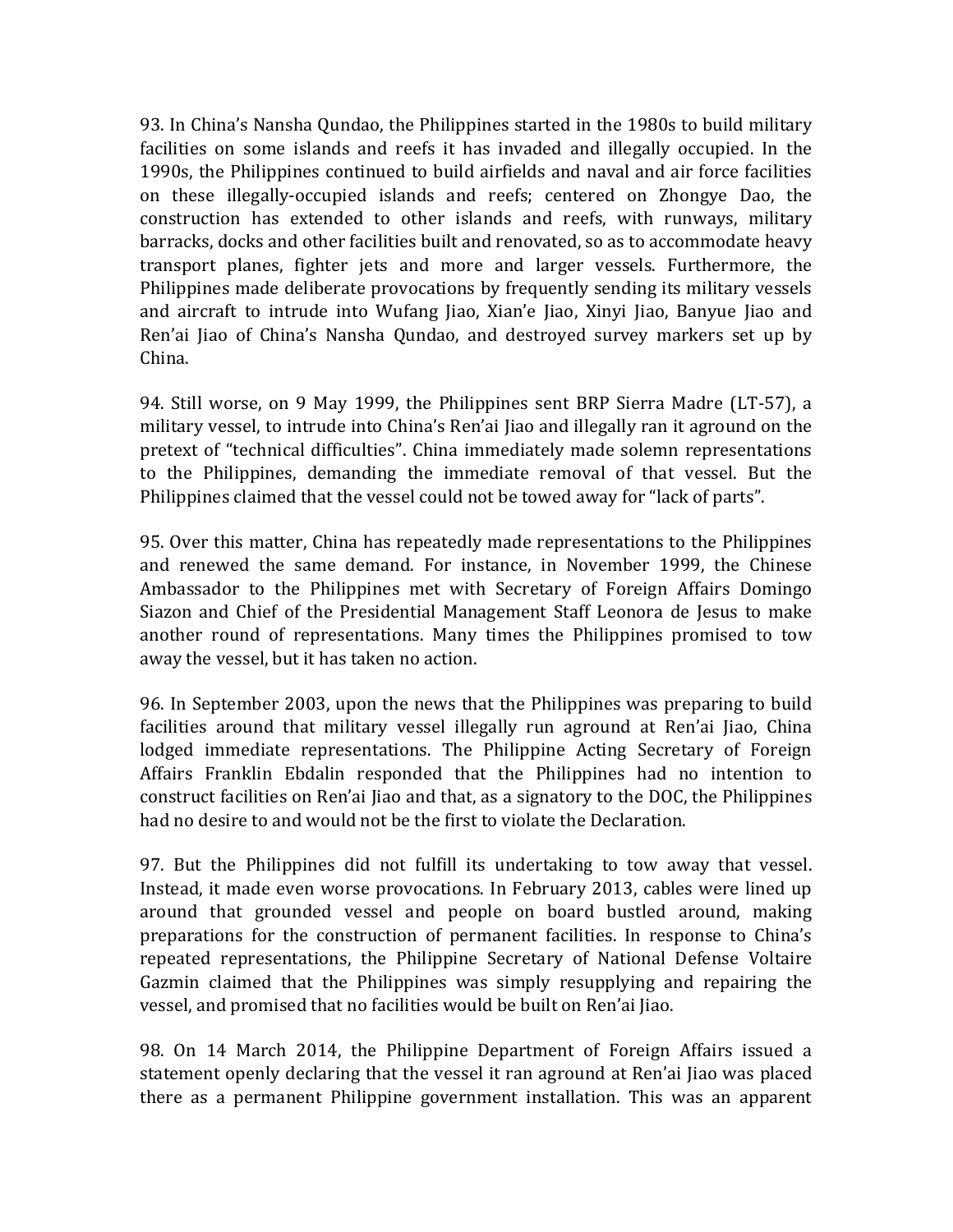attempt to provide an excuse for its continued refusal to fulfill its undertaking to tow away that vessel in order to illegally seize Ren'ai Jiao. China immediately responded that it was shocked by this statement and reiterated that it would never allow the Philippines to seize Ren'ai Jiao by any means.

99. In July 2015, the Philippines stated publicly that the so-called maintenance repair was being done to fortify the vessel.

100. To sum up, by running aground its military vessel at Ren'ai Jiao, then promising repeatedly to tow it away but breaking that promise repeatedly and even fortifying it, the Philippines has proven itself to be the first to openly violate the DOC.

101. Over the years, the Philippines has invaded and illegally occupied some islands and reefs of China's Nansha Oundao and constructed various military facilities thereupon in an attempt to establish a fait accompli of permanent occupation. These moves have grossly violated China's sovereignty over the relevant islands and reefs of Nansha Qundao and violated the Charter of the United Nations and basic norms of international law.

ii. The Philippines has increasingly intensified its infringement of China's maritime rights and interests

102. Since the 1970s, the Philippines, asserting its unilateral claims, has intruded into, among others, the maritime areas of Liyue Tan and Zhongxiao Tan of China's Nansha Qundao to carry out illegal oil and gas exploratory drilling, including listing the relevant blocks for bidding.

103. Since 2000, the Philippines has expanded the areas for bidding, intruding into larger sea areas of China's Nansha Qundao. A large span of sea areas of China's Nansha Qundao was designated as bidding blocks by the Philippines in 2003. During the fifth "Philippine Energy Contracting Round" launched in May 2014, four of the bidding blocks on offer reached into relevant sea areas of China's Nansha Qundao.

104. The Philippines has repeatedly intruded into relevant waters of China's Nansha Qundao, harassing and attacking Chinese fishermen and fishing boats conducting routine fishing operations. Currently available statistics show that from 1989 to 2015, 97 incidents occurred in which the Philippines infringed upon the safety, life and property of Chinese fishermen: 8 involving shooting, 34 assault and robbery, 40 capture and detention, and 15 chasing. These incidents brought adverse consequences to close to 200 Chinese fishing vessels and over 1,000 Chinese fishermen. In addition, the Philippines treated Chinese fishermen in a violent, cruel and inhumane manner.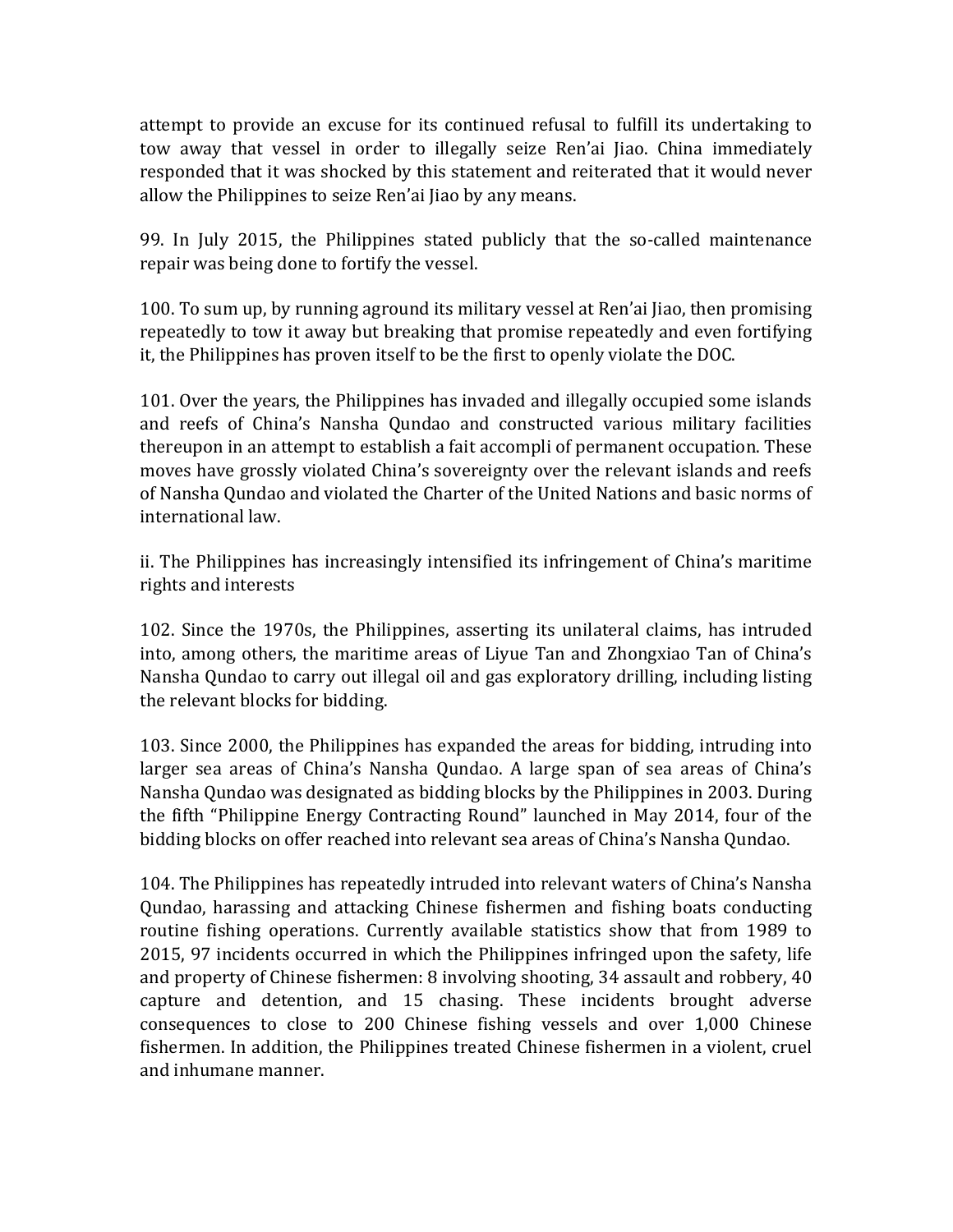105. Philippine armed personnel often use excessive force against Chinese fishermen in utter disregard of the safety of their lives. For example, on 27 April 2006, one armed Philippine fishing vessel intruded into Nanfang Oiantan of China's Nansha Oundao and attacked Chinese fishing boat Oiongqionghai 03012. One Philippine armed motor boat carrying four gunmen approached that Chinese fishing boat. Immediately these gunmen fired several rounds of bullets at the driving panel. killing Chen Yichao and three other Chinese fishermen on the spot, severely wounding two others and causing minor injuries to another. Subsequently a total of 13 gunmen forced their way onboard the Chinese fishing boat and seized satellite navigation and communication equipment, fishing equipment and harvests and other items.

106. The Philippines has repeatedly infringed China's maritime rights and interests in an attempt to expand and entrench its illegal claims in the South China Sea. These actions have grossly violated China's sovereignty and rights and interests in the South China Sea. By doing so, the Philippines has seriously violated its own commitment made under the DOC to exercise self-restraint in the conduct of activities that would complicate or escalate disputes. By firing upon Chinese fishing boats and fishermen, illegally seizing and detaining Chinese fishermen, giving them inhumane treatment and robbing them of their property, the Philippines has gravely infringed upon the personal and property safety and the dignity of Chinese fishermen and blatantly trampled on their basic human rights.

iii. The Philippines also has territorial pretensions on China's Huangyan Dao

107. The Philippines also has territorial pretensions on China's Huangyan Dao and attempted to occupy it illegally.

108. Huangyan Dao is China's inherent territory, over which China has continuously, peacefully and effectively exercised sovereignty and jurisdiction.

109. Before 1997, the Philippines had never challenged China's sovereignty over Huangyan Dao, nor had it laid any territorial claim to it. On 5 February 1990, Philippine Ambassador to Germany Bienvenido A. Tan, Jr. stated in a letter to German HAM radio amateur Dieter L?ffler that, "According to the Philippine National Mapping and Resource Information Authority, the Scarborough Reef or Huangyan Dao does not fall within the territorial sovereignty of the Philippines."

110. A "Certification of Territorial Boundary of the Republic of the Philippines", issued by the Philippine National Mapping and Resource Information Authority on 28 October 1994, stated that "the territorial boundaries and sovereignty of the Republic of the Philippines are established in Article III of the Treaty of Paris signed on December 10, 1898", and confirmed that the "Territorial Limits shown in the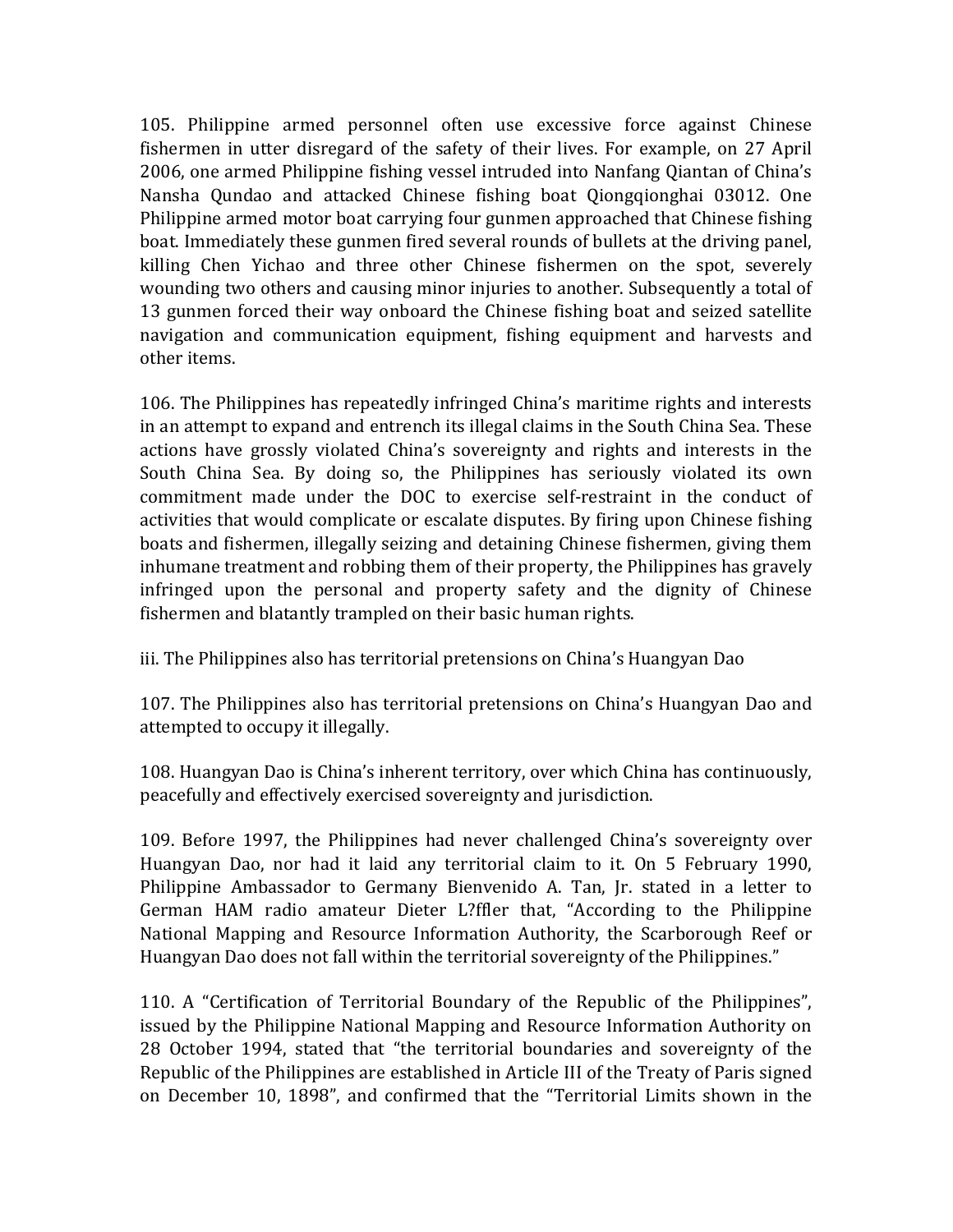official Map No. 25 issued by the Department of Environment and Natural Resources through the National Mapping and Resource Information Authority, are fully correct and show the actual status". As described above, the Treaty of Paris and other two treaties define the territorial limits of the Philippines, and China's Huangyan Dao clearly lies outside those limits. Philippine Official Map No. 25 reflects this. In a letter dated 18 November 1994 to the American Radio Relay League, Inc., the Philippine Amateur Radio Association, Inc. wrote that, "one very important fact remains, the national agency concerned had stated that based on Article III of the Treaty of Paris signed on December 10, 1898, Scarborough Reef lies just outside the territorial boundaries of the Philippines".

111. In April 1997, the Philippines turned its back on its previous position that Huangyan Dao is not part of the Philippine territory. The Philippines tracked, monitored and disrupted an international radio expedition on Huangyan Dao organized by the Chinese Radio Sports Association. In disregard of historical facts, the Philippines laid its territorial claim to Huangyan Dao on the grounds that it is located within the 200-nautical-mile exclusive economic zone claimed by the Philippines. In this regard, China made representations several times to the Philippines, pointing out explicitly that Huangyan Dao is China's inherent territory and that the Philippines' claim is groundless, illegal and void.

112. On 17 February 2009, the Philippine Congress passed Republic Act No. 9522. That act illegally includes into the Philippines' territory China's Huangyan Dao and some islands and reefs of Nansha Qundao. China immediately made representations to the Philippines and issued a statement, reiterating China's sovereignty over Huangyan Dao, Nansha Qundao and the adjacent waters, and declaring in explicit terms that any territorial claim over them made by any other country is illegal and void.

113. On 10 April 2012, the Philippines' naval vessel BRP Gregorio del Pilar (PF-15) intruded into the adjacent waters of China's Huangyan Dao, illegally seized Chinese fishermen and fishing boats operating there and treated the fishermen in a grossly inhumane manner, thus deliberately causing the Huangyan Dao Incident. In response to the Philippines' provocation, China immediately made multiple strong representations to Philippine officials in Beijing and Manila to protest the Philippines' violation of China's territorial sovereignty and harsh treatment of Chinese fishermen, and demanded that the Philippines immediately withdraw all its vessels and personnel. The Chinese government also promptly dispatched China Maritime Surveillance and China Fisheries Law Enforcement vessels to Huangyan Dao to protect China's sovereignty and rescue the Chinese fishermen. In June 2012, after firm representations repeatedly made by China, the Philippines withdrew relevant vessels and personnel from Huangyan Dao.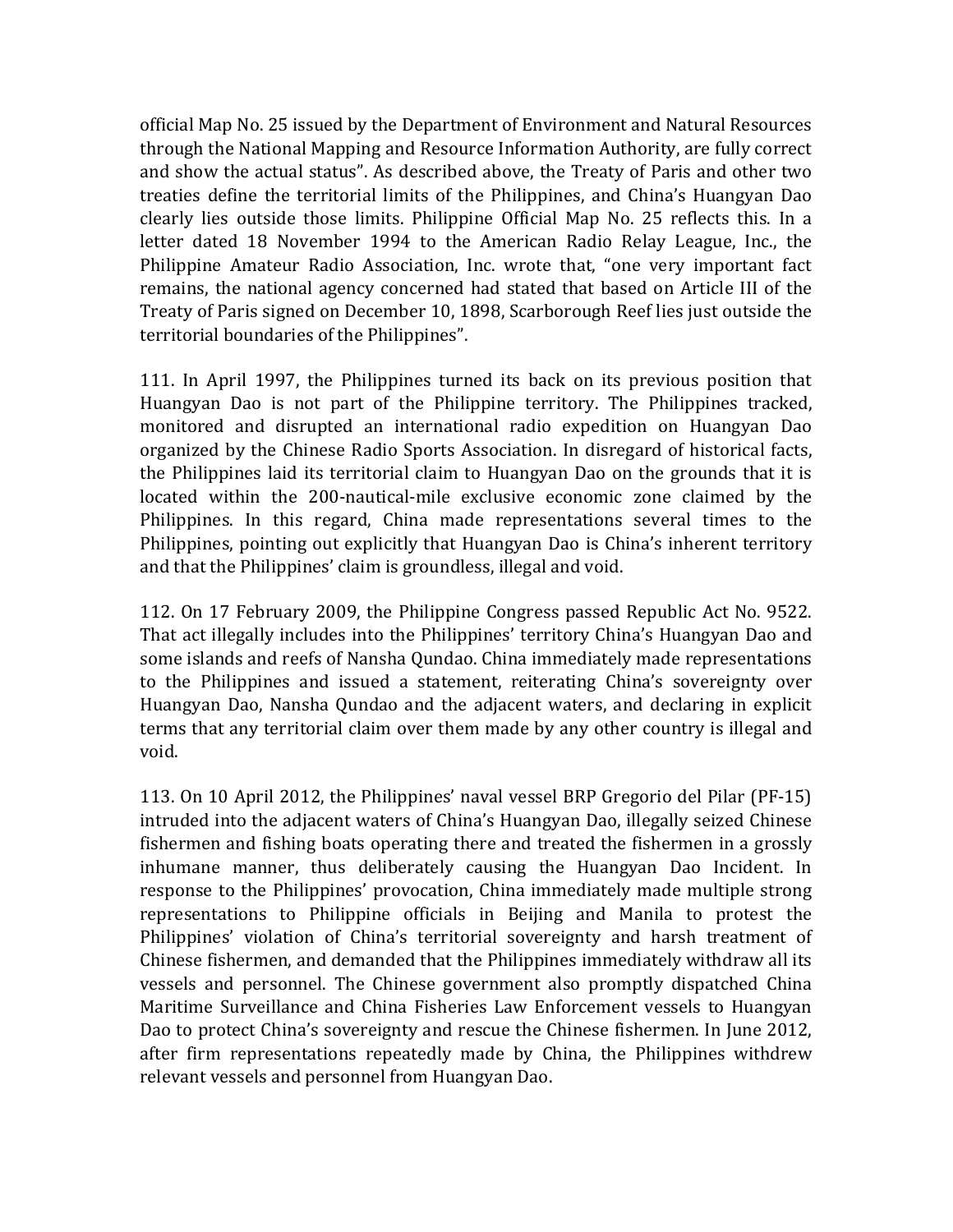114. The Philippines' claim of sovereignty over China's Huangyan Dao is completely baseless under international law. The illegal claim that "Huangyan Dao is within the Phlippines' 200-nautical-mile exclusive economic zone so it is Philippine territory" is a preposterous and deliberate distortion of international law. By sending its naval vessel to intrude into Huangyan Dao's adjacent waters, the Philippines grossly violated China's territorial sovereignty, the Charter of the United Nations and fundamental principles of international law. By instigating mass intrusion of its vessels and personnel into waters of Huangyan Dao, the Philippines blatantly violated China's sovereignty and sovereign rights therein. The Philippines' illegal seizure of Chinese fishermen engaged in normal operations in waters of Huangyan Dao and the subsequent inhumane treatment of them are gross violations of their dignity and human rights.

## iv. The Philippines' unilateral initiation of arbitration is an act of bad faith

115. On 22 January 2013, the then government of the Republic of the Philippines unilaterally initiated the South China Sea arbitration. In doing so, the Philippines has turned its back on the consensus reached and repeatedly reaffirmed by China and the Philippines to settle through negotiation the relevant disputes in the South China Sea and violated its own solemn commitment in the DOC. Deliberately packaging the relevant disputes as mere issues concerning the interpretation or application of UNCLOS while knowing full well that territorial disputes are not subject to UNCLOS and that maritime delimitation disputes have been excluded from the UNCLOS compulsory dispute settlement procedures by China's 2006 declaration, the Philippines has wantonly abused the UNCLOS dispute settlement procedures. This initiation of arbitration aims not to settle its disputes with China, but to deny China's territorial sovereignty and maritime rights and interests in the South China Sea. This course of conduct is taken out of bad faith.

116. First, by unilaterally initiating arbitration, the Philippines has violated its standing agreement with China to settle the relevant disputes through bilateral negotiation. In relevant bilateral documents, China and the Philippines have agreed to settle through negotiation their disputes in the South China Sea and reaffirmed this agreement many times. China and the Philippines made solemn commitment in the DOC to settle through negotiation relevant disputes in the South China Sea, which has been repeatedly affirmed in bilateral documents. The above bilateral documents between China and the Philippines and relevant provisions in the DOC are mutually reinforcing and constitute an agreement in this regard between the two states. By this agreement, they have chosen to settle the relevant disputes through negotiation and to exclude any third party procedure, including arbitration. Pacta sunt servanda. This fundamental norm of international law must be observed. The Philippines' breach of its own solemn commitment is a deliberate act of bad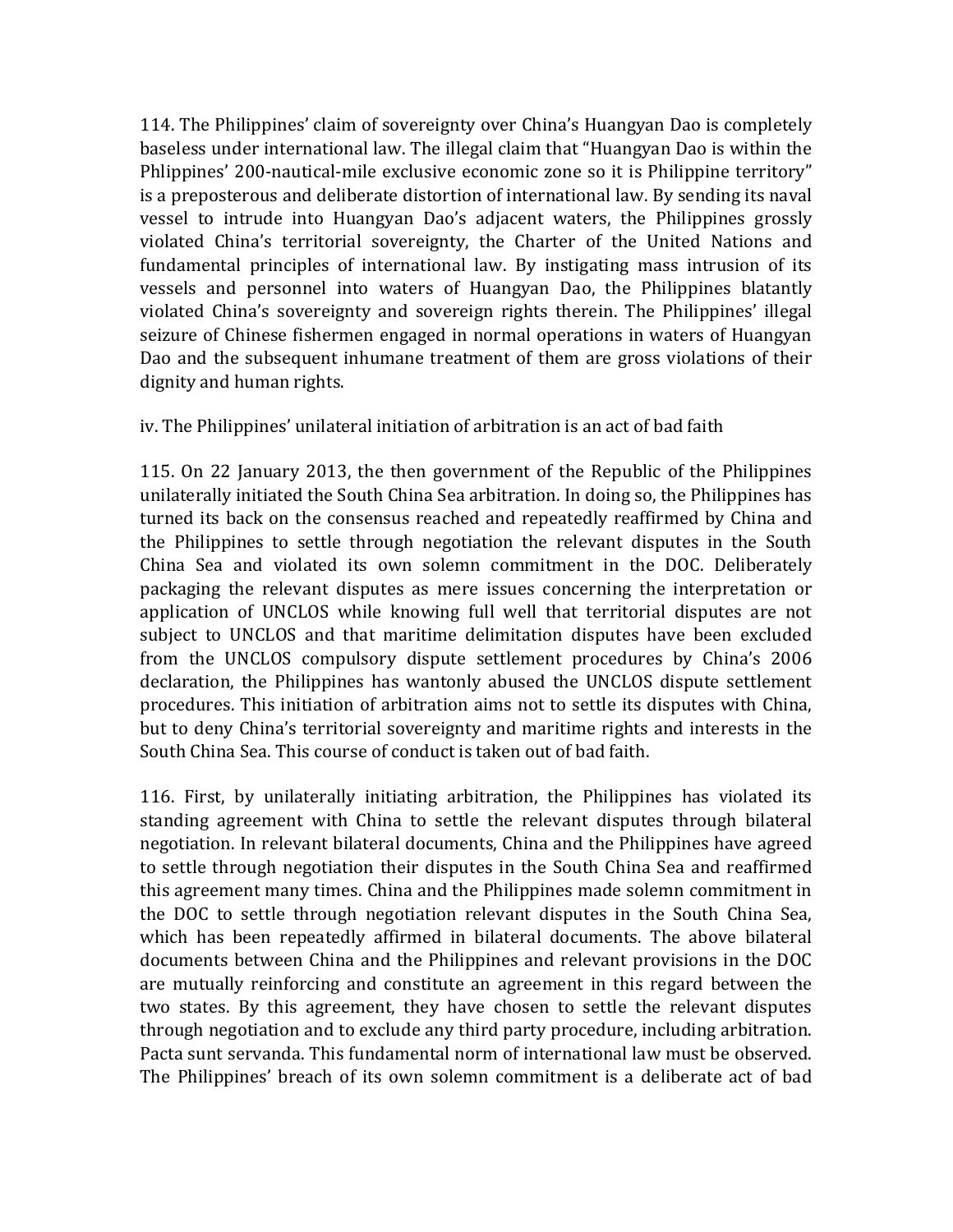faith. Such an act does not generate any right for the Philippines, nor does it impose any obligation on China.

117. Second, by unilaterally initiating arbitration, the Philippines has violated China's right to choose means of dispute settlement of its own will as a state party to UNCLOS. Article 280 of Part XV of UNCLOS stipulates: "Nothing in this Part impairs the right of any States Parties to agree at any time to settle a dispute between them concerning the interpretation or application of this Convention by any peaceful means of their own choice." Article 281 of UNCLOS provides: "If the States Parties which are parties to a dispute concerning the interpretation or application of this Convention have agreed to seek settlement of the dispute by a peaceful means of their own choice, the procedures provided for in this Part apply only where no settlement has been reached by recourse to such means and the agreement between the parties does not exclude any further procedure". Given that China and the Philippines have made an unequivocal choice to settle through negotiation the relevant disputes, the compulsory third-party dispute settlement procedures under UNCLOS do not apply.

118. Third, by unilaterally initiating arbitration, the Philippines has abused the UNCLOS dispute settlement procedures. The essence of the subject-matter of the arbitration initiated by the Philippines is an issue of territorial sovereignty over some islands and reefs of Nansha Qundao, and the resolution of the relevant matters also constitutes an integral part of maritime delimitation between China and the Philippines. Land territorial issues are not regulated by UNCLOS. In 2006, pursuant to Article 298 of UNCLOS, China made an optional exceptions declaration excluding from the compulsory dispute settlement procedures of UNCLOS disputes concerning, among others, maritime delimitation, historic bays or titles, military and law enforcement activities. Such declarations made by about 30 states, including China, form an integral part of the UNCLOS dispute settlement mechanism. By camouflaging its submissions, the Philippines deliberately circumvented the optional exceptions declaration made by China and the limitation that land territorial disputes are not subject to UNCLOS, and unilaterally initiated the arbitration. This course of conduct constitutes an abuse of the UNCLOS dispute settlement procedures.

119. Fourth, in order to push forward the arbitral proceedings, the Philippines has distorted facts, misinterpreted laws and concocted a pack of lies:

— The Philippines, fully aware that its submissions concern China's territorial sovereignty in the South China Sea, and that territorial issue is not subject to UNCLOS, deliberately mischaracterizes and packages the relevant issue as those concerning the interpretation or application of UNCLOS;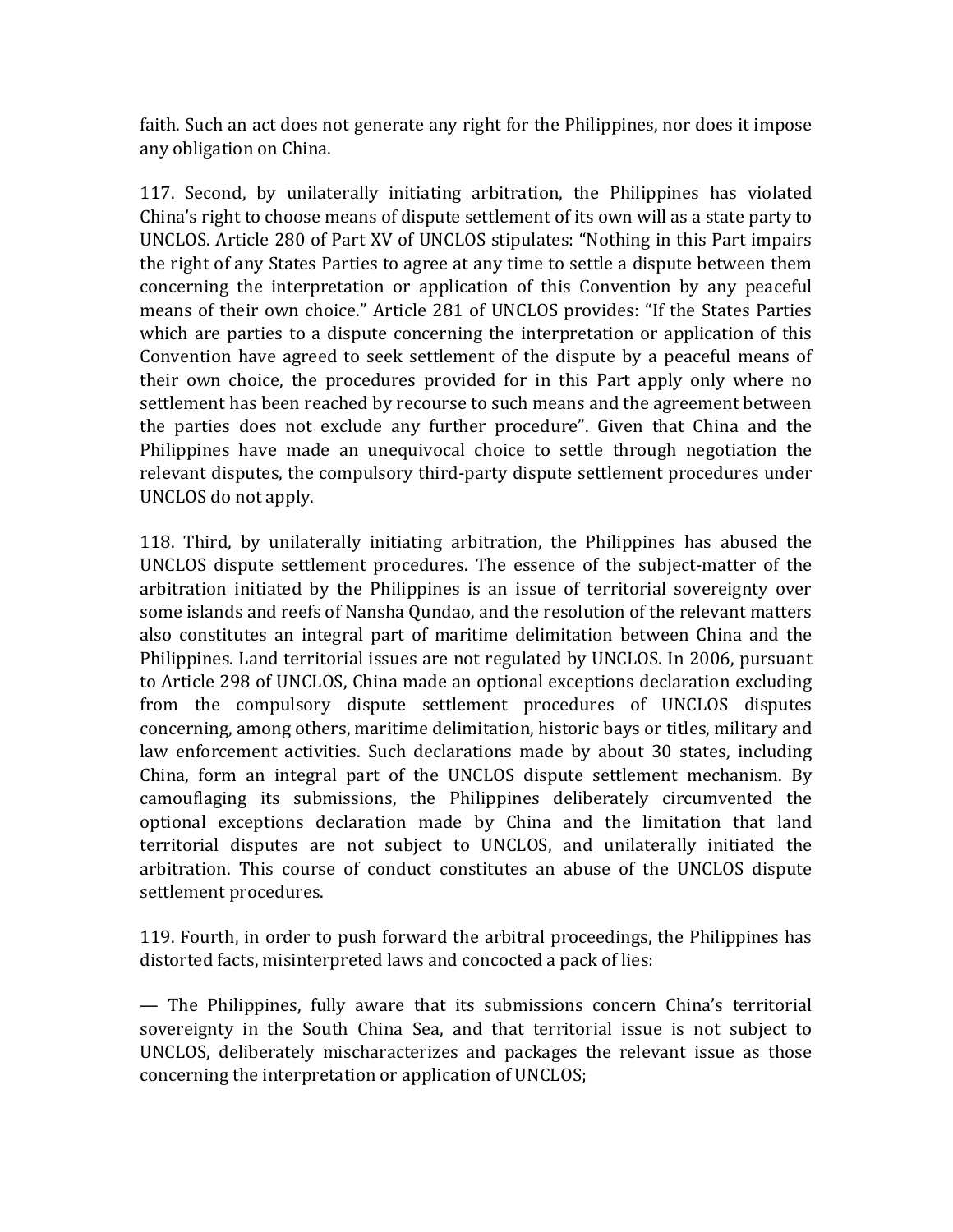— The Philippines, fully aware that its submissions concern maritime delimitation, and that China has made an declaration, pursuant to Article 298 of UNCLOS, excluding disputes concerning, among others, maritime delimitation from the UNCLOS third-party dispute settlement procedures, intentionally detaches the diverse factors that shall be taken into consideration in the process of a maritime delimitation and treat them in an isolated way, in order to circumvent China's optional exceptions declaration;

— The Philippines deliberately misrepresents certain consultations with China on maritime affairs and cooperation, all of a general nature, as negotiations over the subject-matters of the arbitration, and further claims that bilateral negotiations therefore have been exhausted, despite the fact that the two states have never engaged in any negotiation on those subject-matters;

— The Philippines claims that it does not seek a determination of any territorial issue or a delimitation of any maritime boundary, and yet many times in the course of the arbitral proceedings, especially during the oral hearings, it denies China's territorial sovereignty and maritime rights and interests in the South China Sea;

— The Philippines turns a blind eye to China's consistent position and practice on the South China Sea issue, and makes a completely false assertion that China lays an exclusive claim of maritime rights and interests to the entire South China Sea;

— The Philippines exaggerates Western colonialists' role in the South China Sea in history and denies the historical facts and corresponding legal effect of China's longstanding exploration, exploitation and administration in history of relevant waters of the South China Sea;

— The Philippines puts together some remotely relevant and woefully weak pieces of evidence and makes far-fetched inferences to support its submissions;

— The Philippines, in order to make out its claims, arbitrarily interprets rules of international law, and resorts to highly controversial legal cases and unauthoritative personal opinions in large quantity.

120. In short, the Philippines' unilateral initiation of arbitration contravenes international law including the UNCLOS dispute settlement mechanism. The Arbitral Tribunal in the South China Sea arbitration established at the Philippines' unilateral request has, ab initio, no jurisdiction, and awards rendered by it are null and void and have no binding force. China's territorial sovereignty and maritime rights and interests in the South China Sea shall under no circumstances be affected by those awards. China does not accept or recognize those awards. China opposes and will never accept any claim or action based on those awards.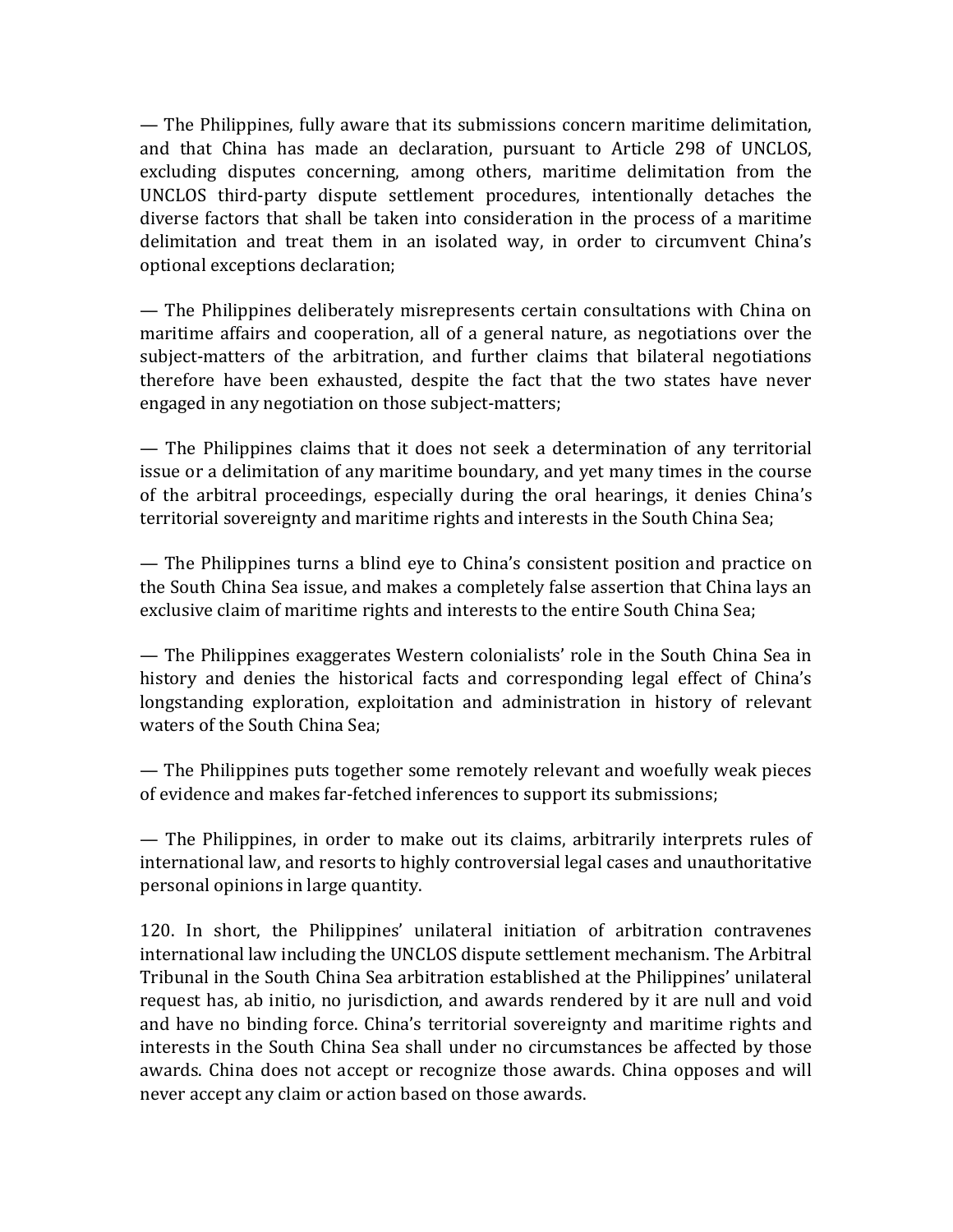V. China's Policy on the South China Sea Issue

121. China is an important force for maintaining peace and stability in the South China Sea. It abides by the purposes and principles of the Charter of the United Nations and is committed to upholding and promoting international rule of law. It respects and acts in accordance with international law. While firmly safeguarding its territorial sovereignty and maritime rights and interests, China adheres to the position of settling disputes through negotiation and consultation and managing differences through rules and mechanisms. China endeavors to achieve win-win outcomes through mutually beneficial cooperation, and is committed to making the South China Sea a sea of peace, cooperation and friendship.

122. China is committed to maintaining peace and stability in the South China Sea with other countries in the region and upholding the freedom of navigation and overflight in the South China Sea enjoyed by other countries under international law. China urges countries outside this region to respect the efforts in this regard by countries in the region and to play a constructive role in maintaining peace and stability in the South China Sea.

i. On the territorial issues concerning Nansha Qundao

123. China is firm in upholding its sovereignty over Nanhai Zhudao and their surrounding waters. Some countries have made illegal territorial claims over and occupied by force some islands and reefs of Nansha Qundao. These illegal claims and occupation constitute gross violations of the Charter of the United Nations and basic norms governing international relations. They are null and void. China consistently and resolutely opposes such actions and demands that relevant states stop their violation of China's territory.

124. China has spared no efforts to settle, on the basis of respecting historical facts, relevant disputes with the Philippines and other countries directly concerned, through negotiation in accordance with international law.

125. It is universally recognized that land territorial issues are not regulated by UNCLOS. Thus, the territorial issue in Nansha Oundao is not subject to UNCLOS.

ii. On maritime delimitation in the South China Sea

126. China maintains that the issue of maritime delimitation in the South China Sea should be settled equitably through negotiation with countries directly concerned in accordance with international law, including UNCLOS. Pending the final settlement of this issue, all relevant parties must exercise self-restraint in the conduct of activities that may complicate or escalate disputes and affect peace and stability.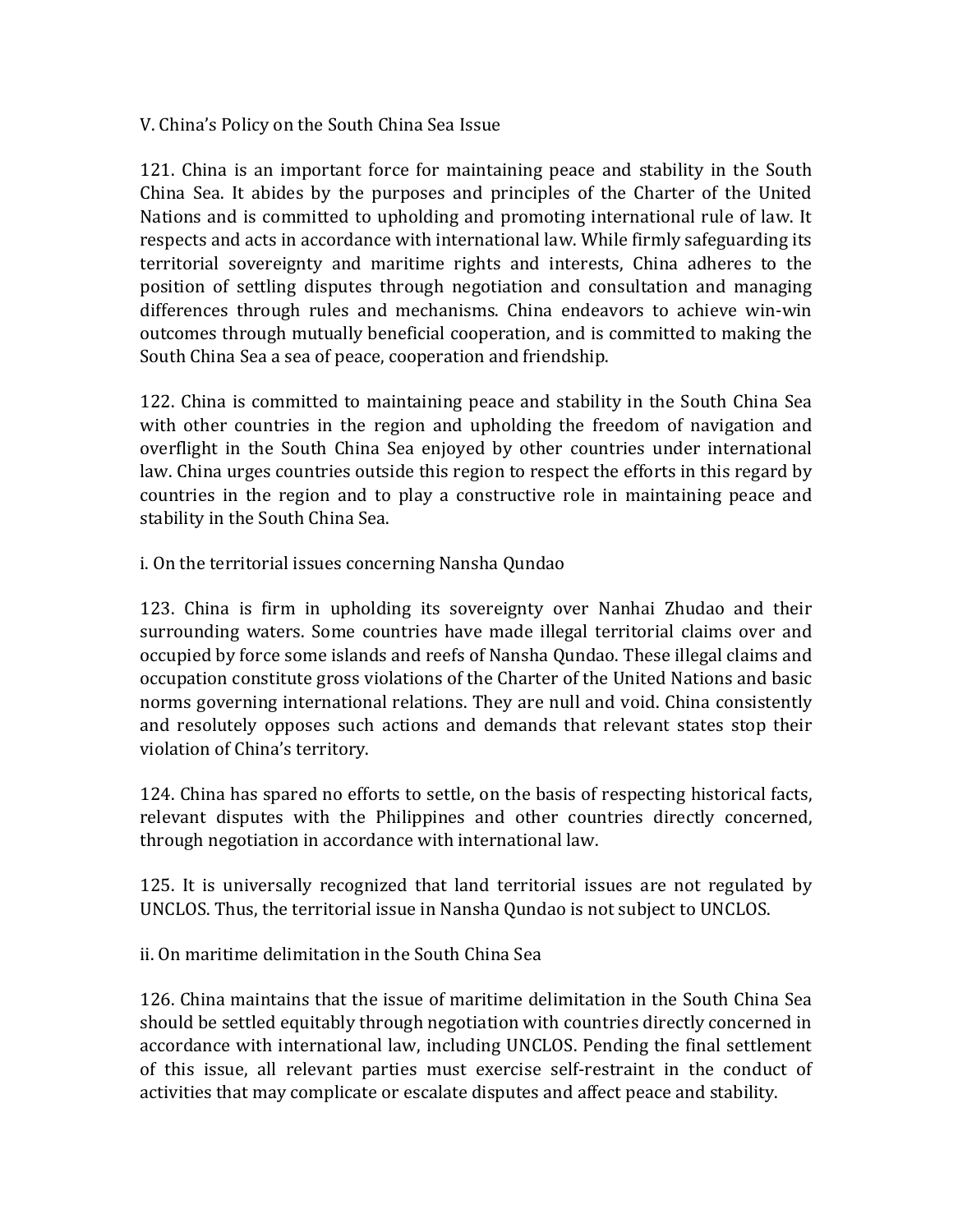127. When ratifying UNCLOS in 1996, China stated that, "The People's Republic of China will effect, through consultations, the delimitation of the boundary of the maritime jurisdiction with the States with coasts opposite or adjacent to China respectively on the basis of international law and in accordance with the principle of equitability." China's positions in this regard are further elaborated in the 1998 Law of the People's Republic of China on the Exclusive Economic Zone and the Continental Shelf. This Law provides that, "The People's Republic of China shall determine the delimitation of its exclusive economic zone and continental shelf in respect of the overlapping claims by agreement with the states with opposite or adjacent coasts, in accordance with the principle of equitability and on the basis of international law", and that, "The provisions in this law shall not affect the historical rights that the People's Republic of China has been enjoying ever since the days of the past".

128. China does not accept any unilateral action attempting to enforce maritime claims against China. Nor does China recognize any action that may jeopardize its maritime rights and interests in the South China Sea.

iii. On the ways and means of dispute settlement

129. Based on an in-depth understanding of international practice and its own rich practice, China firmly believes that no matter what mechanism or means is chosen for settling disputes between any countries, the consent of states concerned should be the basis of that choice, and the will of sovereign states should not be violated.

130. On issues concerning territory and maritime delimitation, China does not accept any means of dispute settlement imposed on it, nor does it accept any recourse to third-party settlement. On 25 August 2006, China deposited, pursuant to Article 298 of UNCLOS, with the Secretary-General of the United Nations a declaration, stating that, "The Government of the People's Republic of China does not accept any of the procedures provided for in Section 2 of Part XV of the Convention with respect to all the categories of disputes referred to in paragraph 1 (a), (b) and (c) of Article 298 of the Convention". This explicitly excludes from UNCLOS compulsory dispute settlement procedures disputes concerning maritime delimitation, historic bays or titles, military and law enforcement activities, and disputes in respect of which the Security Council of the United Nations is exercising the functions assigned to it by the Charter of the United Nations.

131. Since its founding, the People's Republic of China has signed boundary treaties with 12 of its 14 land neighbors through bilateral negotiations and consultations in a spirit of equality and mutual understanding, and about 90% of China's land boundaries have been delimited and demarcated. China and Vietnam have delimited through negotiations the boundary between their territorial seas, exclusive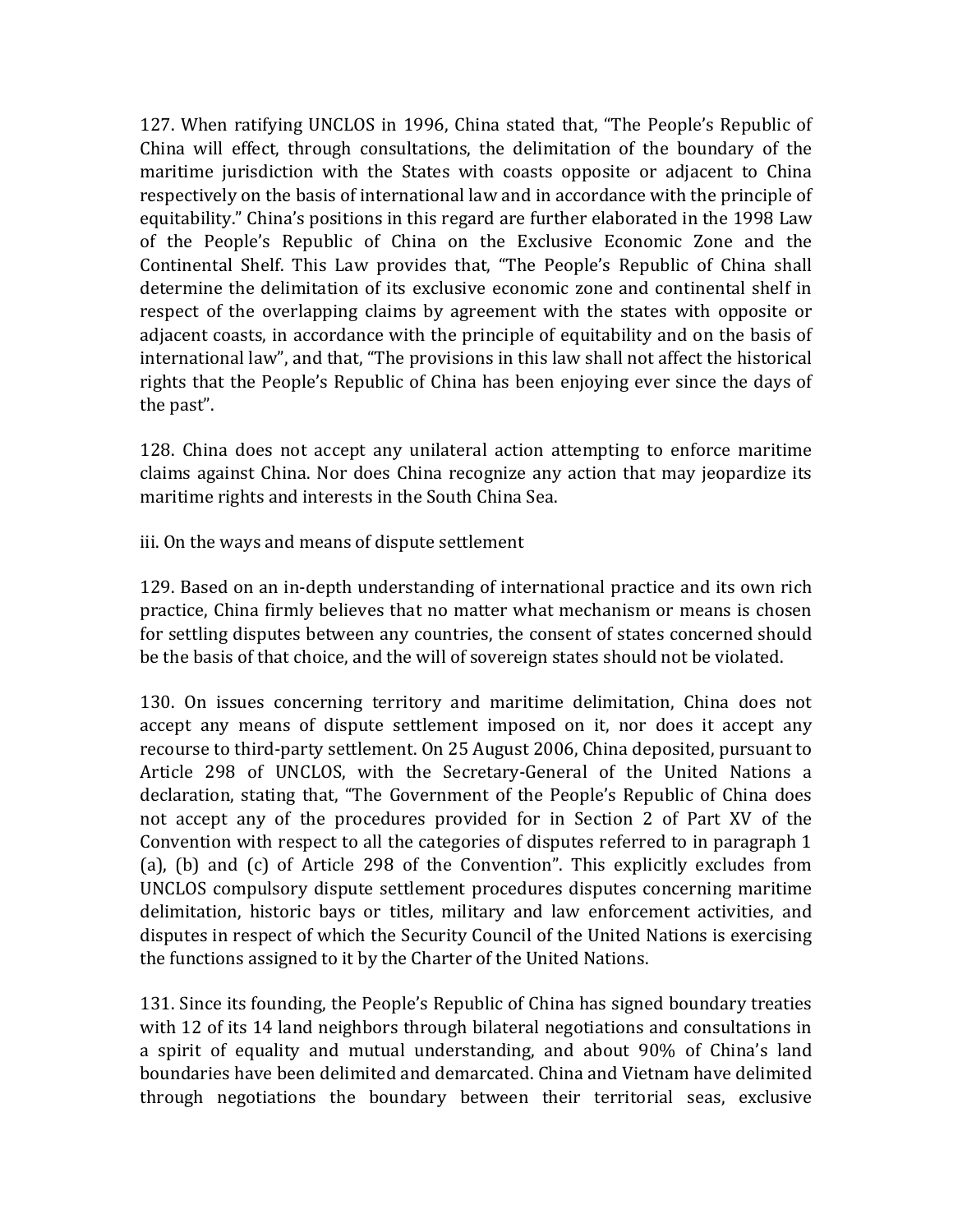economic zones and continental shelves in the Beibu Bay. China's sincerity in settling disputes through negotiation and its unremitting efforts made in this respect are known to all. It is self-evident that negotiation directly reflects the will of states. The parties directly participate in the formulation of the result. Practice demonstrates that a negotiated outcome will better gain the understanding and support of the people of countries concerned, will be effectively implemented and will be durable. Only when an agreement is reached by parties concerned through negotiation on an equal footing can a dispute be settled once and for all, and this will ensure the full and effective implementation of the agreement.

iv. On managing differences and engaging in practical maritime cooperation in the South China Sea

132. In keeping with international law and practice, pending final settlement of maritime disputes, the states concerned should exercise restraint and make every effort to enter into provisional arrangements of a practical nature, including establishing and improving dispute management rules and mechanisms, engaging in cooperation in various sectors, and promoting joint development while shelving differences, so as to uphold peace and stability in the South China Sea region and create conditions for the final settlement of disputes. Relevant cooperation and joint development are without prejudice to the final delimitation.

133. China works actively to promote the establishment of bilateral maritime consultation mechanisms with relevant states, explores joint development in areas such as fishery, oil and gas, and champions the active exploration by relevant countries in establishing a cooperation mechanism among the South China Sea coastal states in accordance with relevant provisions of UNCLOS.

134. China is always dedicated to working with ASEAN Member States to fully and effectively implement the DOC and actively promote practical maritime cooperation. Together the Parties have already achieved "Early Harvest Measures", including the "Hotline Platform on Search and Rescue among China and ASEAN Member States", the "Senior Officials' Hotline Platform in Response to Maritime Emergencies among Ministries of Foreign Affairs of China and ASEAN Member States", as well as the "Table-top Exercise of Search and Rescue among China and ASEAN Member States".

135. China consistently maintains that the Parties should push forward consultations on a "Code of Conduct" (COC) under the framework of full and effective implementation of the DOC, with a view to achieving an early conclusion on the basis of consensus. In order to properly manage risks at sea, pending the final conclusion of a COC, China proposed the adoption of "Preventive Measures to Manage Risks at Sea". This proposal has been unanimously accepted by all ASEAN Member States.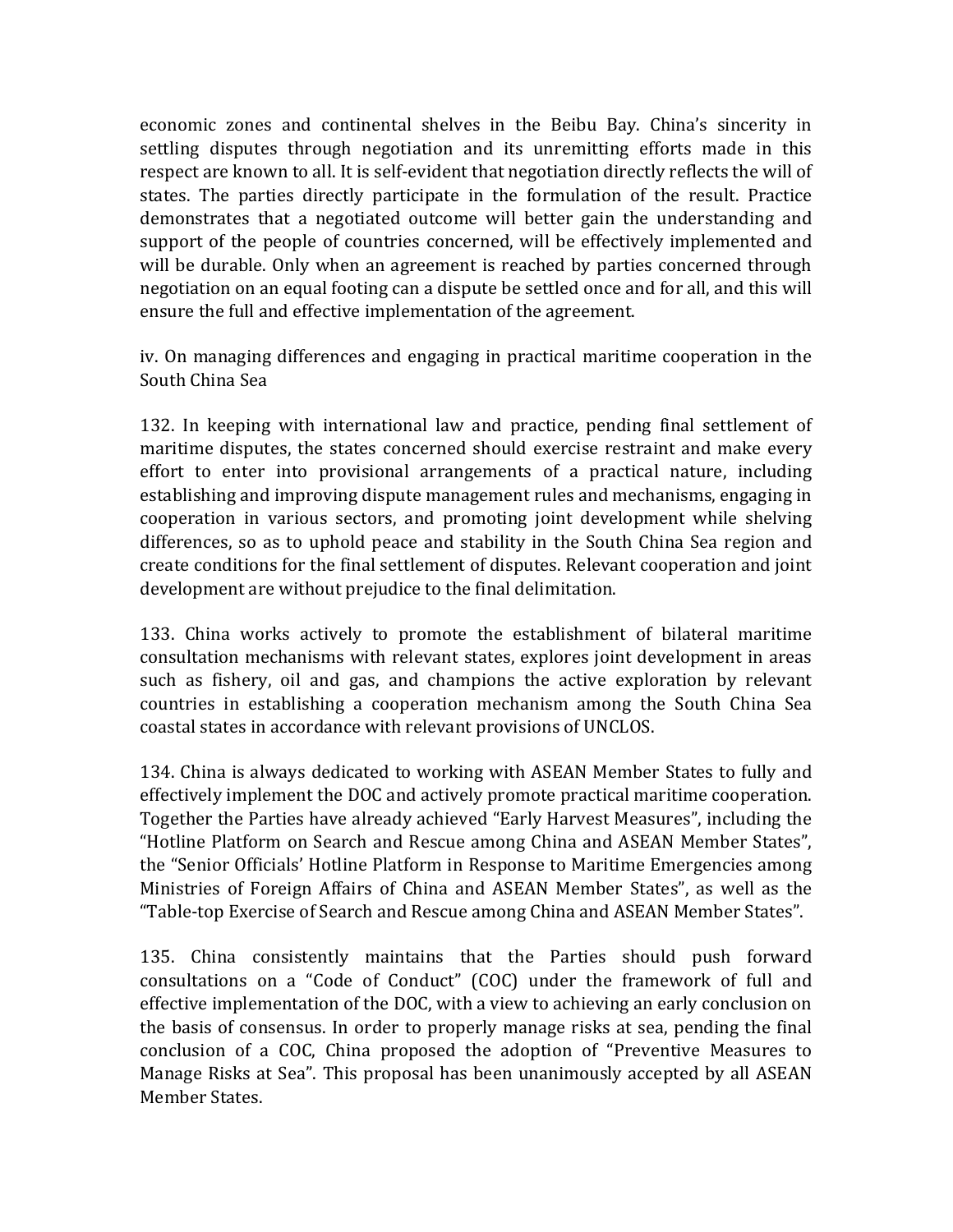v. On freedom and safety of navigation in the South China Sea

136. China is committed to upholding the freedom of navigation and overflight enjoyed by all states under international law, and ensuring the safety of sea lanes of communication.

137. The South China Sea is home to a number of important sea lanes, which are among the main navigation routes for China's foreign trade and energy import. Ensuring freedom of navigation and overflight and safety of sea lanes in the South China Sea is crucial to China. Over the years, China has worked with ASEAN Member States to ensure unimpeded access to and safety of the sea lanes in the South China Sea and made important contribution to this collective endeavor. The freedom of navigation and overflight enjoyed by all states in the South China Sea under international law has never been a problem.

138. China has actively provided international public goods and made every effort to provide services, such as navigation and navigational aids, search and rescue, as well as sea conditions and meteorological forecast, through capacity building in various areas, so as to uphold and promote the safety of sea lanes in the South China Sea.

139. China maintains that, when exercising freedom of navigation and overflight in the South China Sea, relevant parties shall fully respect the sovereignty and security interests of coastal states and abide by the laws and regulations enacted by coastal states in accordance with UNCLOS and other rules of international law.

vi. On jointly upholding peace and stability in the South China Sea

140. China maintains that peace and stability in the South China Sea should be jointly upheld by China and ASEAN Member States.

141. China pursues peaceful development and adheres to a defense policy that is defensive in nature. China champions a new security vision featuring mutual trust, mutual benefit, equality and coordination, and pursues a foreign policy of building friendship and partnership with its neighbors and of fostering an amicable, secure and prosperous neighborhood based on the principle of amity, sincerity, mutual benefit and inclusiveness. China is a staunch force for upholding peace and stability and advancing cooperation and development in the South China Sea. China is committed to strengthening good-neighborliness and promoting practical cooperation with its neighbors and regional organizations including ASEAN to deliver mutual benefit.